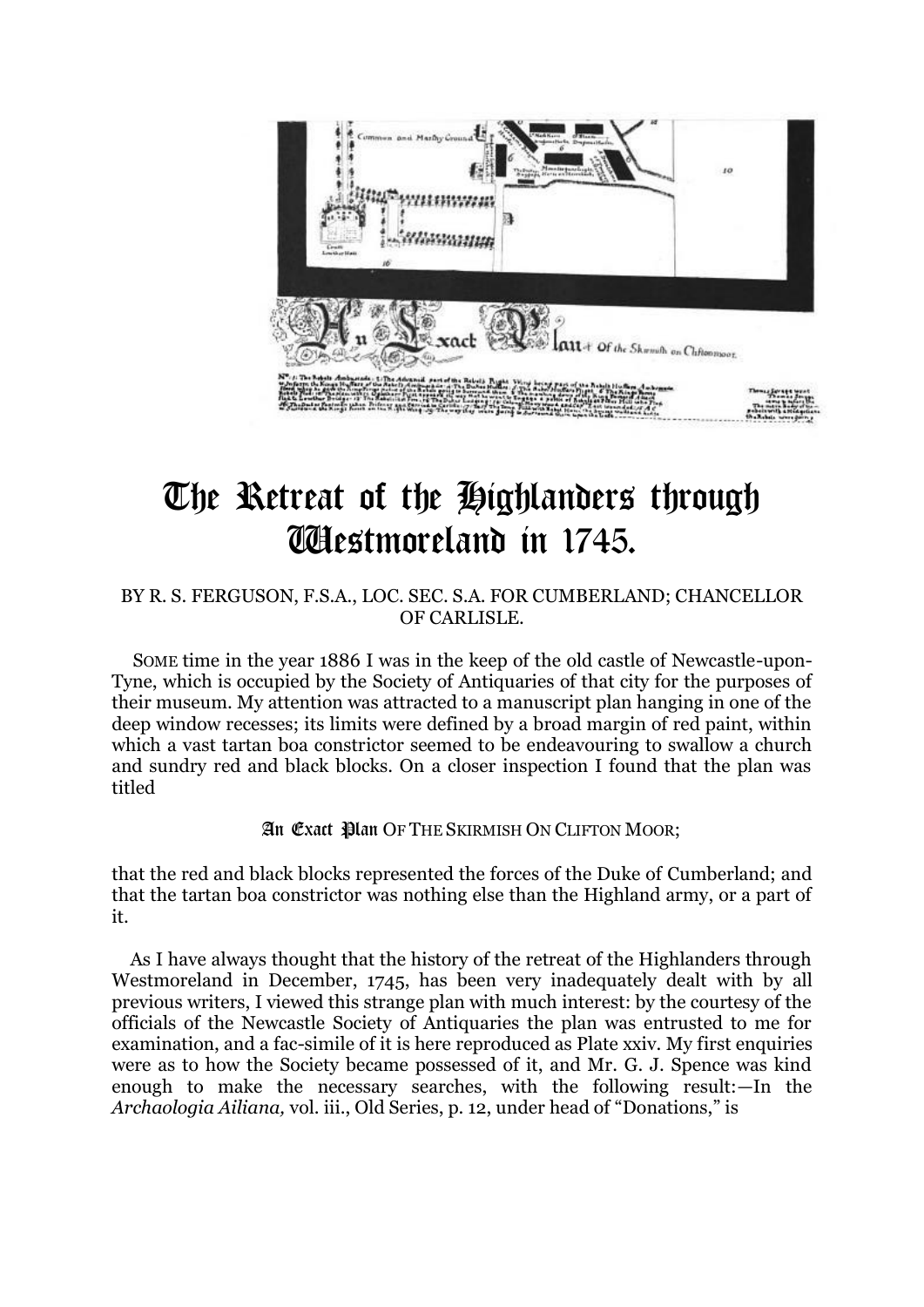### "1. March 1842 An exact plan of the Skirmish on Clifton-Moor in 1745 (M.S.) Donor—Sir M. W. Ridley Bart."

This is, as Mr. Spence kindly ascertained, an exact copy of the entry in the minute book of the Society, signed by John Trotten Brockett; the file of the Society's CORRESPONDENCE for that year contains no letter from Sir M. W. Ridley, and no reference to the plan whatever. No engraving or account of the plan is in the publications of the Newcastle Society of Antiquaries. The present Sir M. W. Ridley, in reply to an enquiry, courteously regrets he has no information to give, nor can he suggest any reason why such a plan should have been in his father's possession. Internal evidence seems to prove the plan to be contemporary with the skirmish, and my own impression is that it is the work of G. Smith, a schoolmaster of Wigton, and at this period a frequent contributor to the Gentleman's Magazine on antiquarian subjects. He published in 1743 plans of Carlisle and the vicinity, showing the position of the Duke of Cumberland's batteries, and the breaches made in the walls of the city.

This plan (PLATE xxiv.) represents the position of the troops at two distinct times on Wednesday, the 18th Dec.—namely, at 3 p.m. and at 5 p.m. I have, therefore, made from this plan, which I shall call the Newcastle plan, two copies (plates xxxi. and xxxii.) showing matters at 3 p.m. and at 5 p.m. These will be given in the next number.

The title, an "Exact Plan," is rather a stretch of the imagination on the part of the artist; it is RATHER a bird's eye view of a somewhat large district, extending from the parallel of latitude, if we may so speak, of Lowther Hall on the south to that of Lowther Bridge on the north; and from the longitude of Lowther Hall on the west to Brayham Common on the east. The Shap and Penrith road, running from south to north, bisects this district, whose centre is occupied by Clifton Moor, which is, roughly speaking, represented by a rightangled triangle, with its right toward the S.W. angle of the plan; the longer of the sides that contain the right angle runs north and south parallel to and between the Lowther enclosures and the Shap and Penrith road, while the shorter side runs due east and west, and at its eastern end a road communicating with the Appleby road leaves the common. The Shap and Penrith road leaves the common at the northern angle of the triangle, going through the town of Clifton between the church and the hall, and down the hill to Lowther Bridge over the river of that name. The Moor slopes downwards to the north, and the northern angle is the "Fort of the Moor" and also "The Town End," where is, on the west of the road, the Town End farm-house, the residence, in 1745, of Thomas Savage, a Quaker, and the place where the Duke of Cumberland lodged on the night of Wednesday, December 18th, 1745. The Moor was enclosed in 1812, and only a small green at its north, or foot, left open.

The Clifton Moor of 1745 was surrounded by enclosures on all sides, and approached at each angle by a narrow lane. A small lane running due east leads from the Moor into a small green among the eastern or Clifton enclosures. This can be identified on the ordnance map, for on it is marked "The Rebel Tree."

Plate xxv. is a rough diagram of that portion of the county of Westmoreland, through which the Highlanders retired on the  $14<sup>th</sup>$ ,  $15<sup>th</sup>$ ,  $16<sup>th</sup>$ ,  $17<sup>th</sup>$ , and  $18<sup>th</sup>$  of December, 1745, after their surprising march to Derby. It shows the towns of Kendal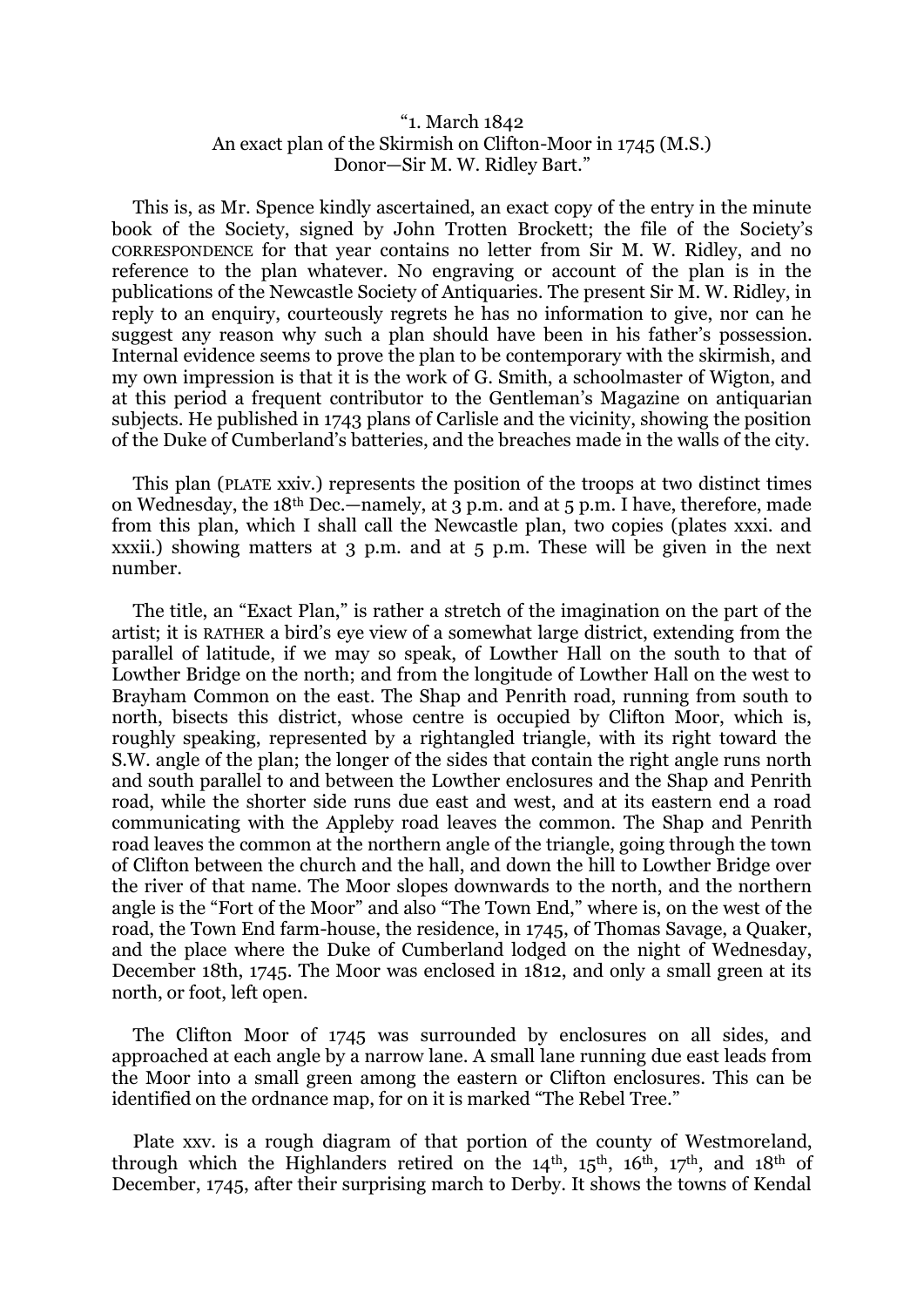and Penrith (which last is just within the Cumberland borders); they are about 25 miles apart, and connected by a road, which, in December, 1745, must have been most trying for troops passing over the bleak moors of Shap Fell, well known to every traveller by the London and North-Western Railway. For most of the way the road was, in 1745, open to the fells and commons, but near villages it became a narrow lane passing through the enclosures which surrounded these villages. The town of Shap is on this road, 14 miles distant from Kendal and 11 from Penrith. The village of Thrimby, with its enclosures and Thrimby Hill, is about half way between Shap and Penrith.

A little north of Thrimby the road bifurcates, the main road going

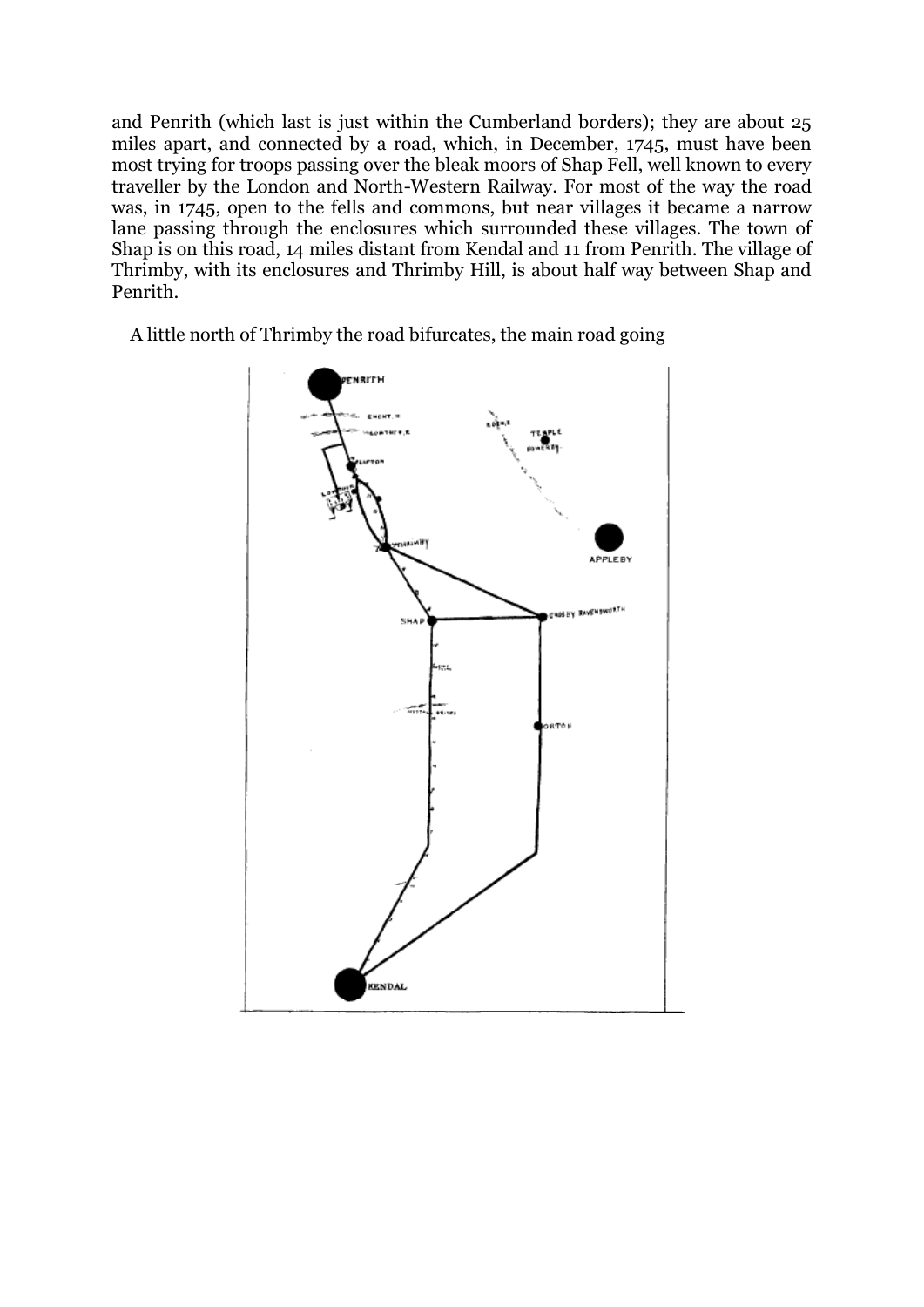

through the village of Hackthorpe and its enclosures, while a mere lane runs (westward of the main road) through the village of Lowther and the Lowther enclosures, sometimes called by Lord George Murray "Lord Lonsdale's enclosures;" the lane falls again into the main road a little to the north of Lowther. The main road continues a little way and comes [or rather did in 1745] to Clifton Moor, a large rightangled triangular space which it enters at the right angle, and passes along one side, having the Lowther enclosures to the west and Clifton Moor to the east. Beyond Clifton Moor to the east are the Clifton enclosures, and beyond to the east is another moor, Brayham, in the parish of that name. The road leaves the Moor at its northern angle, where the "Foot of the Moor" and the "Town End" coincide. The town is about a third of a mile in length, and the Church and Clifton Hall are at its northern extremity, from which the road passes down a gentle slope of some half mile to the river Lowther and Lowther Bridge, beyond which, at about a quarter of a mile distance, it crosses the river Eamont by Eamont Bridge, and proceeds to Penrith, which is distant from Clifton about a mile and a quarter. Lowther Park and Hall are to the west of the Lowther enclosures, and a road leads from the north end of Clifton to Lowther Hall.

Another main road was from Kendal, by Orton and Crosby Ravensworth, to Appleby; cross ROADS, mere lanes, connect it with the Shap and Penrith road. There are bridges over the Eden at Appleby and Temple Sowerby, and another, lower down,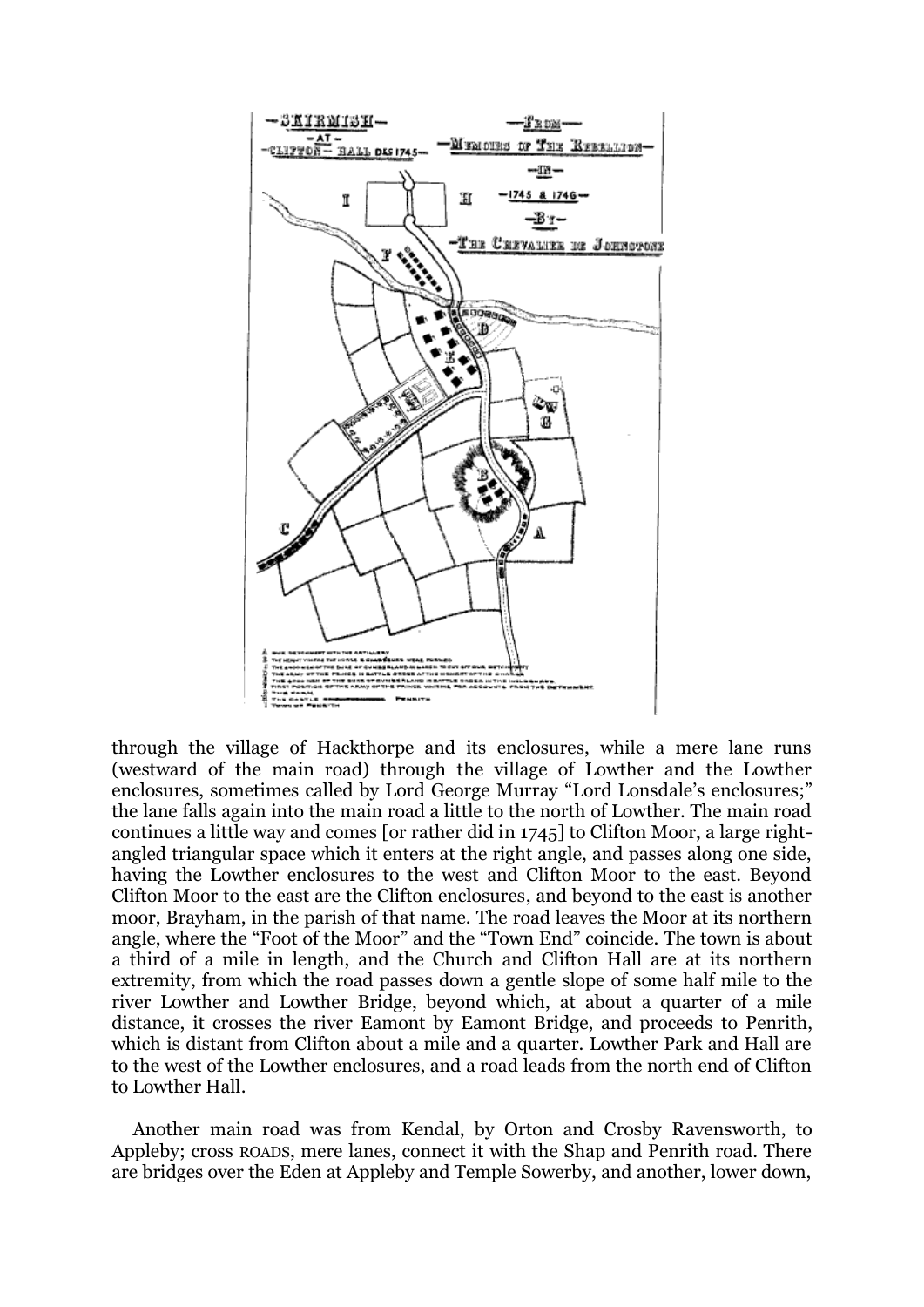at Langwathby, in Cumberland. All these remarks apply to the condition of things in 1745.

The next plan (plate xxvi.) is an enlargement of the map from the Chevalier de Johnstone's Memoirs.<sup>1</sup> I have inserted it, as he puts it, the south at the top. This map is a very rough sketch, and the lane through the Lowther enclosures is carried down to the south of Thrimby Hill, instead of the north. He has omitted one of the two rivers, either Lowther or Eamont; and, most confusing of all, he has shifted the "Castle of Clifton Hall" into Penrith, evidently confusing it with Penrith Castle. This map represents the troops as they were at three distinct times on Dec. 18th—namely, 12 o'clock, 1 p.m., and 5 p.m. I have, therefore, made three copies, in which I have put down matters as they were at such three times—viz., noon, 1 p.m., and 5 p.m. On these plans I have corrected Johnstone's title of Clifton Hall to Clifton Moor. These will be given with the next number.

The editor of the Chevalier's Memoirs makes no attempt to explain the Chevalier's map, or to reconcile it with his text.

The next plan (plate xxvii.) is entitled "A plan of the Battle of Clifton Moor," and represents matters at 3 p.m. on the 18th Dec. It is taken from Dugald Graham's history of the Rebellion, written in doggrel verse.

An Impartial History of the Rise, Progress and Extinction of the late Rebellion in Britain in the years 1745 and 1746. The Sixth Edition. Glasgow: Printed by J. and M. Robertson, MDCCXCVI.

These three plans (Plates xxiv., xxvi., xxvii.) taken with the skeleton map of the country (Plate xxv.), when carefully studied give most important information as to the retreat of the Highlanders through Westmoreland in December 1745, and the skirmish on Clifton Moor on the 18th of that month. Previous writers have not known of the Newcastle plan; they have not understood the Chevalier de Johnstone's plan; and D. Graham's they have ignored.

They have also ignored or not known of Monsey's *Authentic Account of the occupation of Carlisle in* 1745.<sup>2</sup> It contains the correspondence of Dr. Waugh, one of my predecessors as Chancellor of Carlisle. Dr. Waugh was an active Whig, in close correspondence with the Premier, the Duke of Newcastle; he organised an intelligence department for the benefit of the Government in the south of Scotland and north-west of England. The local guides, who accompanied the Duke of Cumberland, were allies of his, probably formed by him, and in constant communication with him. The book, *Carlisle in* 1745, is indispensable, and has been strangely overlooked by Mr. Ewald and by Colonel Hozier They have also overlooked *Walker's History of Penrith,* in which is a letter by Thomas Savage, giving a minute account of the skirmish on Clifton Moor. As this letter is not readily accessible, I have quoted largely from it, and put it *in extenso* in appendix iii.

<sup>1</sup> *Memoirs of the Rebellion in 1745,* by the Chevalier de Johnstone. London, 1822: Longman & Co.; third edition.

<sup>2</sup> London: Longman and Co., Carlisle; James Steel, 1846.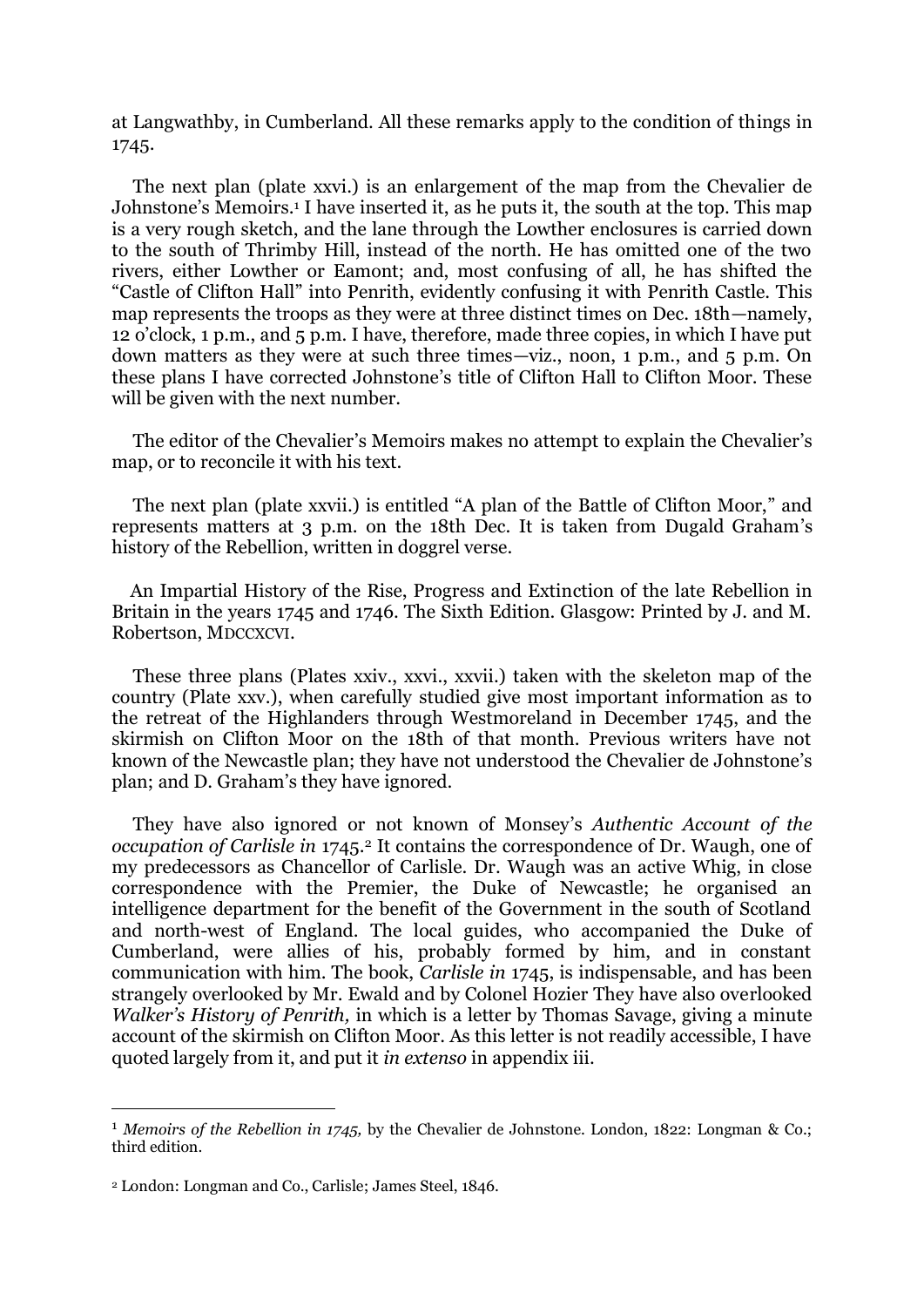In appendix iv. I have put another important letter, hitherto unprinted, from Tom Tinkler.<sup>3</sup>

On the  $4<sup>th</sup>$  of December, 1745 (O.S.) Prince Charles concentrated his army at Derby, and his advanced guard occupied the strong position of Swarkeston Bridge, which, nearly a mile in length, spans the Trent and the lowlands adjoining. On the 5th the Prince held a council of war; on the 6th he commenced his retreat. It is foreign to my purpose to discuss why he did so, or to speculate on what might have happened, had he pushed on for London, where the sensation produced by his arrival in Derby was intense. It was apprehended that he would evade the armies both of Marshal Wade and of the Duke of Cumberland, and march directly upon London. Wade's army he had already evaded; that commander expecting the Highlanders to enter England by the eastern route, awaited them at Newcastle until too late; he then marched to Hexham, only to learn that Carlisle had surrendered, and to return to Newcastle, from which

<sup>3</sup> I applied to my friend, Canon Machell, the owner of the "Hill MS. collections towards a History of Westmorland," and asked if any information was contained in the eleven magnificent volumes about Clifton skirmish. The Canon kindly searched and found a reference to the Chevalier de Johnstone's map, and to some curious map or maps of the skirmish said to be at Downing College, Cambridge. I have to thank the Master of Downing and Mr. Courtney Kenny, M. P. for searching among the Downing archives, but with no result.

Canon Machell found an account of the burial of those who fell at Clifton Moor, which will be added in its place.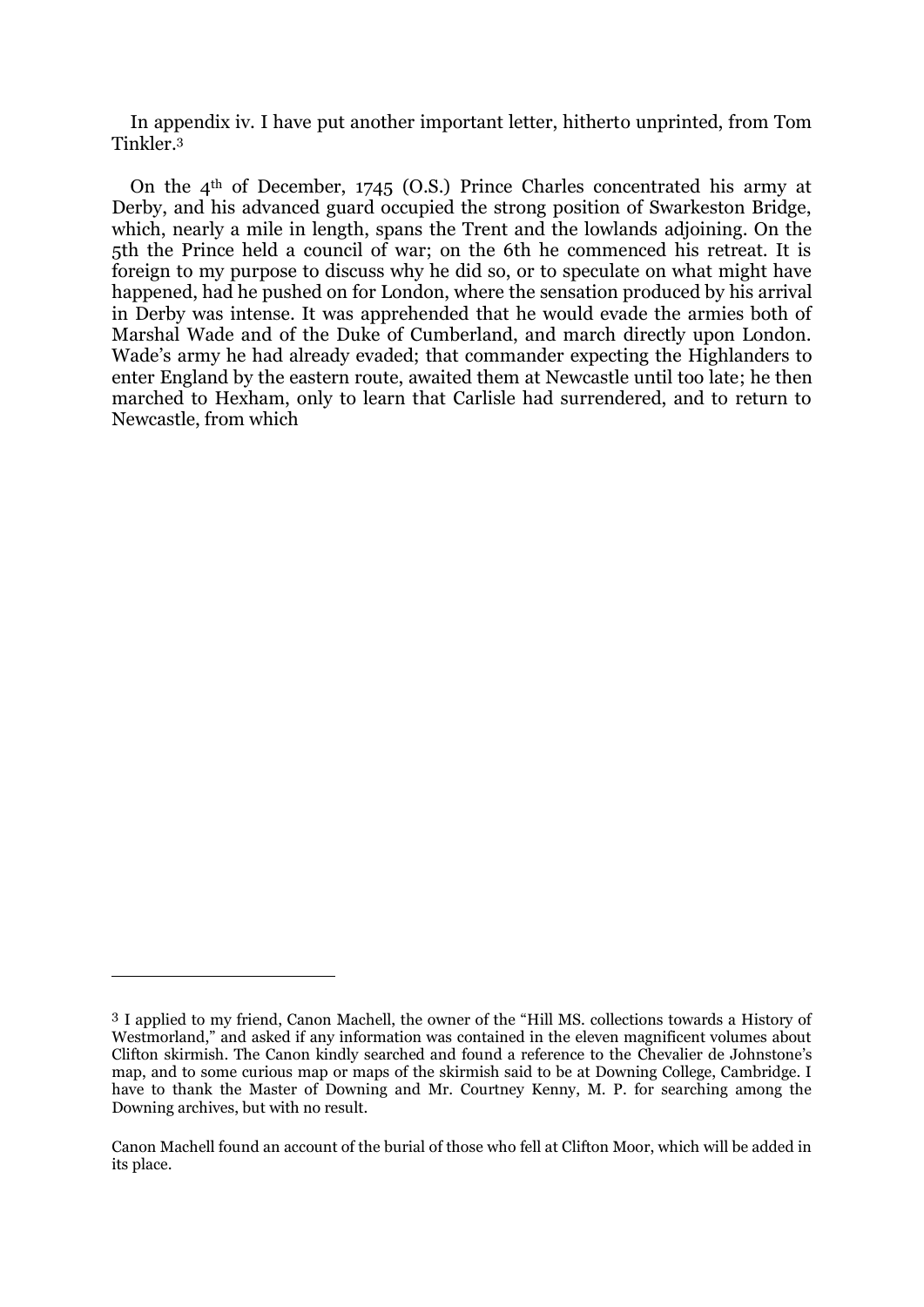

place he was marching through Yorkshire to the south, to intercept the Highlanders, if he could.

The Duke of Cumberland, with an army of about 8,000, occupied at Stone the passages of the Trent between Newcastle-under-Lyne and Lichfield, and barred the way TOWARDS the west, while a third army, famous by Hogarth's well-known picture, assembled on Finchley Common for the protection of London.

The Highlanders commenced their retreat on December the 6<sup>th</sup>, and passed the night at ASHBOURNE: the Chevalier de Johnstone says:—

On the  $7<sup>th</sup>$  we reached Leek, the 8<sup>th</sup> Macclesfield, the 9<sup>th</sup> Manchester, 10<sup>th</sup> Wigan, and the 11th Preston, where we remained during the 12th. We arrived at Lancaster on the 13<sup>th</sup>, where we recruited ourselves during the 14<sup>th</sup>, and on the 15<sup>th</sup> we reached Kendal.<sup>4</sup>

<sup>&</sup>lt;sup>4</sup> The 15<sup>th</sup> was a Sunday: as will presently be told, an advanced party of Scotch Hussars went through Kendal on Saturday, the 14<sup>th</sup>.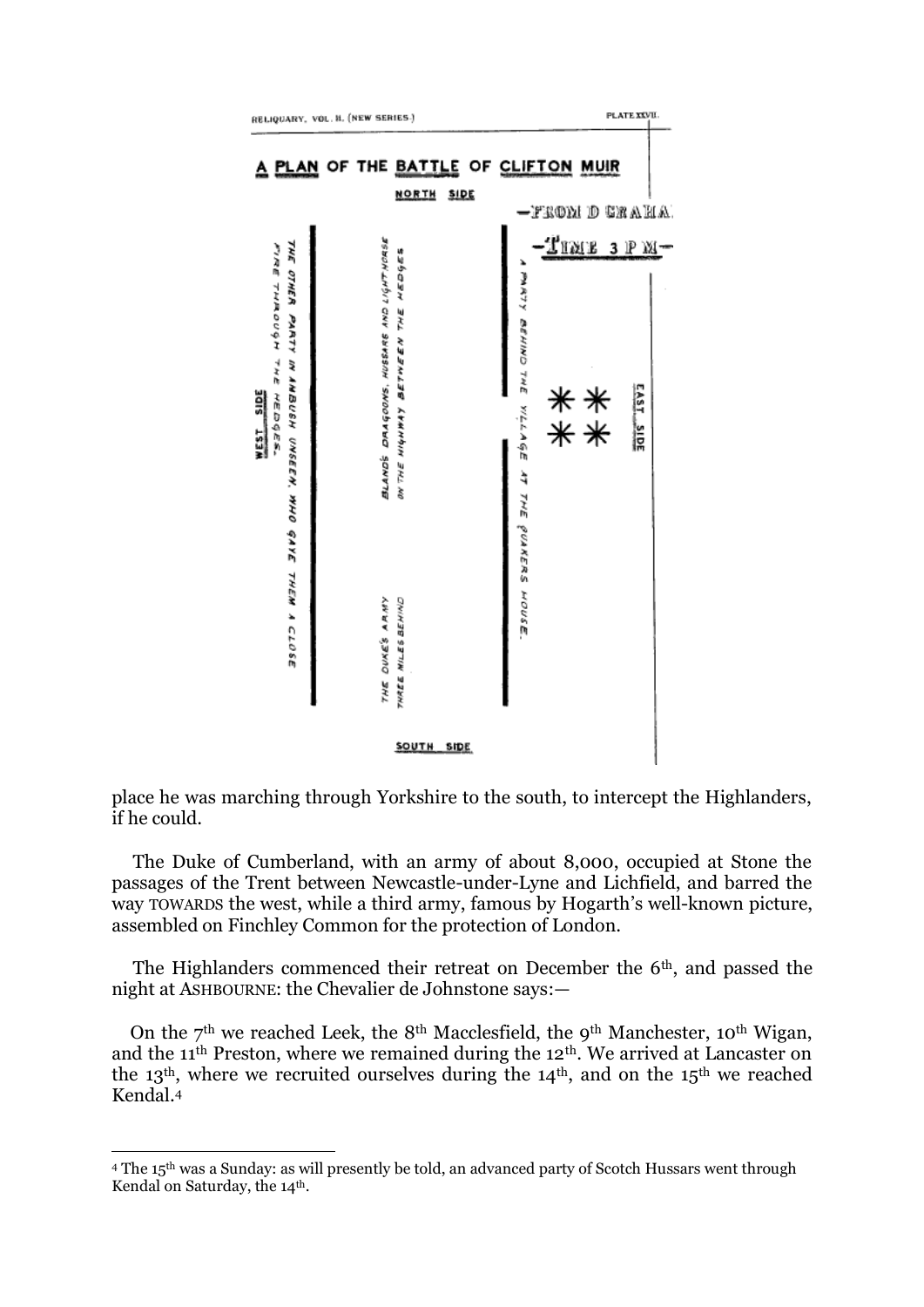So soon as the Duke of Cumberland heard of the retreat, expresses were sent to the deputy-lieutenant and the magistrates, ordering them to rouse the country, to break up the roads, and to break down the bridges. The Duke of Cumberland commenced his pursuit of the Highlanders on the 8th December, when he marched north with the whole of his cavalry and a number of infantry, mounted upon horses, which were supplied by the gentry of the neighbourhood. Wade returned to Newcastle, but sent his cavalry, under Major-General Oglethorpe, to join the Duke of Cumberland, which they did at Preston, on the 13th December, having marched, spite of weather, 100 miles in three days.

The principal difficulties the Highlanders encountered in their retreat occurred on their passage through Westmorland.<sup>5</sup> The deputy lieutenants of that county, on the 14th of December, in obedience to the command of the Duke of Cumberland, raised a part of the COUNTY to demolish Wastall Bridge and break up the road down Graynigge hawse<sup>6</sup> in order to make the road from Kendal to Shap impassable for artillery and wheel-carriages. Whether this was done or not I do not know. The sequel shows that the roads were bad enough in their own natural state. The deputy lieutenants were a little late in moving in the matter, for an advanced party of the Highland army arrived at Kendal on the morning of that same day (Saturday, the 14th). It consisted of 11o or 120 hussars, under the Duke of Perth, who, according to Lord George Murray's account, had been sent off to make his way to Scotland to bring up men and to carry dispatches. This force was accompanied by a chaise, in which was "a person in woman's clothes." Another account says two ladies, and the suggestion was thrown out that one was Prince Charles himself, in female attire, endeavouring to get back to Scotland. The reception the Duke of Perth got from the Kendal people was a warm one. Hodgson, in his *History of Westmorland,* says, quoting, I fancy, the *Gentleman's Magazine*:—

They passed quietly till they came into Finkle street, when the mob suddenly fell upon them with clubs, stones, and anything they could pick up in their hurry. The Duke's men made a short stand, a little below the Fish Market, and fired several shots, by which four people received wounds of which they died. OF the rebels none were killed on the spot,<sup>7</sup> but four made prisoners, one of them Perth's servant. The rebels then pushed briskly forward, and were pursued near a quarter of a mile to Stramongate bridge, by the enraged populace annoying them with stones. Then they made another stand here, and seemed as if they would return; but a townsman having crept privately to the bridge, fired at the foremost, who immediately let his gun and cloak fall, and could not turn his horse; but by the help of his companions they got to Shap, from which place they proceeded that afternoon to Eamont bridge; but perceiving Penrith beacon on fire, they enquired the reason, and being told that it

<sup>5</sup> On their advance through Cumberland and Westmorland the Highlanders neither molested the country people, nor were molested by them. At first, supposed to be cannibals, they became mere objects of curiosity. *Carlisle in 1741,* p. 106. An account will be found in the same book, p. 116: (also in Ray's History of the Rebellion, and in Tom Tinkler's letter—Appendix iii. to this paper) of how Penrith volunteers captured a marauding party at Lowther Hall.

<sup>6</sup> Wastall Bridge, now called Wasdale Bridge, is over Wasdale Beck, and is on the main road between Kendal and Shap, three-and-a-half miles south of Shap.— *See* plate xxv.

<sup>7</sup> Kendal parish register contains the following entry:—"1745, Dec. 16th.— John Slack Kild by ye Scotts. Same day a Scotch rebel, name not known.

Slack was a respectable farmer. Tradition mentions Richard Pindar, a shoemaker, as wounded, and also an ostler, name unknown. Further accounts of this affray will be found in Ray's History of the Rebellion and in Carlisle, in 1745, pp. 130, 131, 132. Ray states he had seen the grave of one of the hussars, on the roadside, about four miles from Kendal, where he dropped off his horse and died.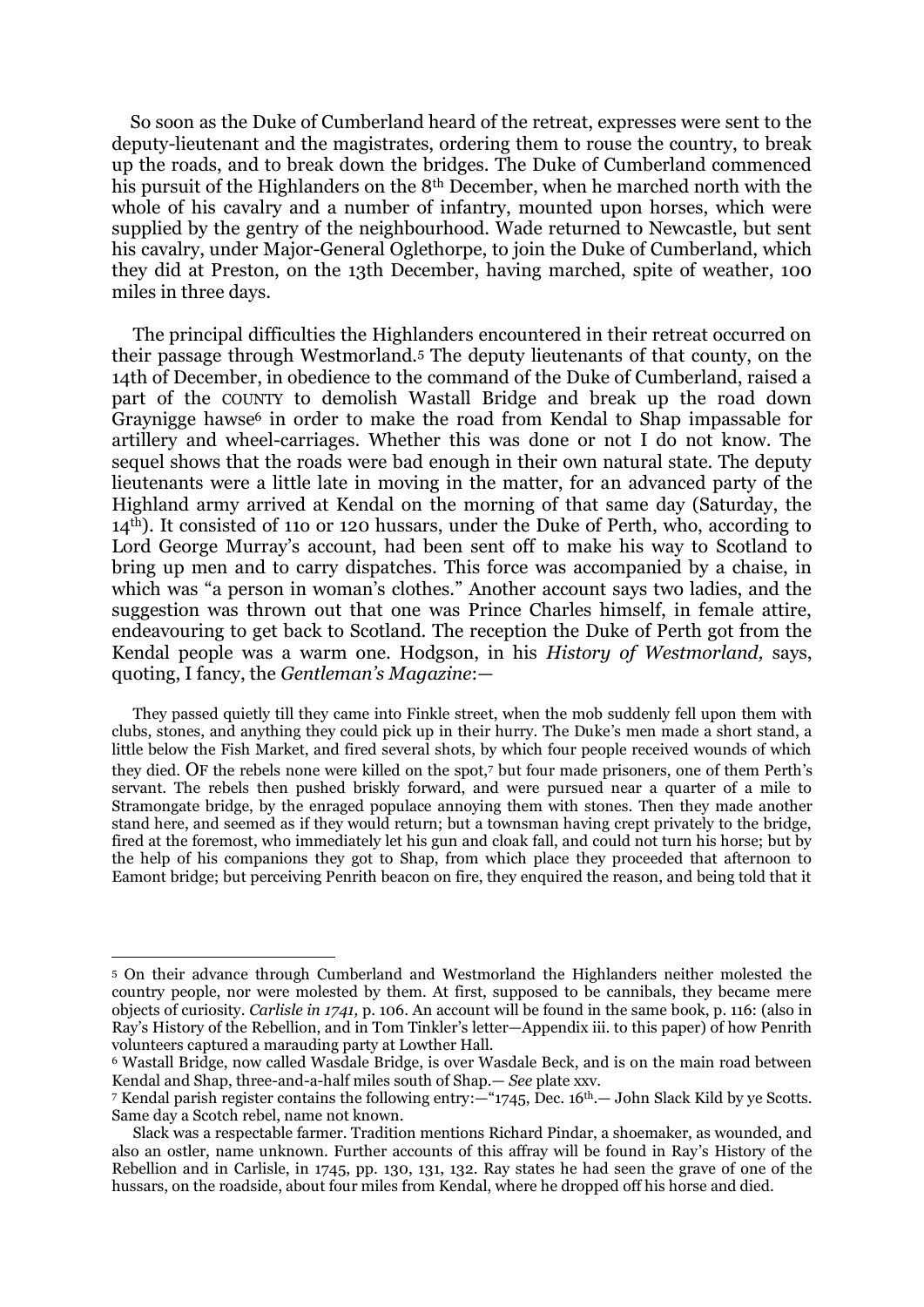was to raise the country, and that all the hedges from that place to Penrith were lined with armed men,<sup>8</sup> they returned to Shap, where they halted during the night.

The ARRIVAL of the Duke of Perth in Kendal had been preceded by an anonymous letter to the Mayor, containing a report that the Highland army had been severely defeated by the Duke of Cumberland. The fact that the Duke of Perth and his hussars rode through the town without a halt would tend to confirm the Kendal men in the idea that they were fugitives, and might be mobbed, and stoned, and shot, things which they would hardly have indulged in had they known that the Highland infantry in full force, and undefeated, was close behind the horsemen.

To return to the Duke of Perth, whom we left halted for Saturday night the 14th, at Shap. The unfounded report of a Highland defeat had got well into circulation,<sup>9</sup> and not only were the Penrith people in arms to cut off stragglers, but even Dalston, Sebergharn, and Brough turned out strong parties, armed as best they could, who guarded Armathwaite and Sebergham Bridges.<sup>10</sup> On Sunday the 15th the Duke of Perth and his hussars made an attempt to get into Scotland, by the route along the eastern bank of the river Eaden (plan ii.) They went by Cliburn Temple Sowerby (where they crossed the Eden by Temple Sowerby Bridge) and Culgaith to Langwathby Moor. But the Penrith men crossed the river lower down at Langwathby Bridge, and with a number of country men got within pistol fire of the hussars at Appleside Hill on Langwathby Moor in Cumberland. They mobbed the hussars out of Cumberland, and through Westmoreland, through Culgaith, Newbiggen Moor, Kirkby House, where the hussars pressed one Jack Boucher as a guide, through the river Eden at Bolton, through Moorland, Newby by Mill Flat, and Reagill to Shap, thence to Orton Scan, where they left them. The hussars refreshed at Horton, and got back to Kendal on Sunday night, after a somewhat exciting, if somewhat inglorious two days' excursion through the two counties of Cumberland and Westmorland. One wonders that a party of over 100 hussars could not cut their way through a mob of Penrith townsmen and country people.<sup>11</sup>

The Highlanders levied a fine on Kendal for the death of their hussar, and when the bulk of THEIR army reached Penrith on the 17th they threatened to burn the town for "Sunday Hunting." Tinkler tells us that ere the Highland army arrived most of the Penrith men made themselves scarce, and that Wade's 120 soldiers marched out to Gamelsby.

The HUSSARS having now rejoined the Highland army at Kendal, we have the whole Highland army to deal with.

<sup>8</sup> Tom Tinkler's letter (Appendix iv.) details the preparation made at Penrith. He says that Wade had sent 120 soldiers to Penrith; that these—some 50 volunteers and some countrymen—lined the road from Eamont Bridge to Penrith at proper distances; that the Penrith Beacon was fired, and the whole countryside assembled on Penrith Fell.

<sup>9</sup> See Tom Tinkler's letter in appendix iv. The report at Penrith took the form that the Highlanders were surrounded at Lancaster.

<sup>10</sup> Another report was of a battle at Ellelmoon, five miles south of Lancaster; *Carlisle in 1745,* p. 131. *Carlisle in 1745,* p. 132.

<sup>11</sup> The 120 soldiers, whom we are told by Tinkler, Wade sent to Penrith, do not appear to have been in this "Sunday Hunting," as Tinkler calls it, nor were the hunters militia or lighthorse, for the Highlanders had captured all the arms of these troops at Carlisle.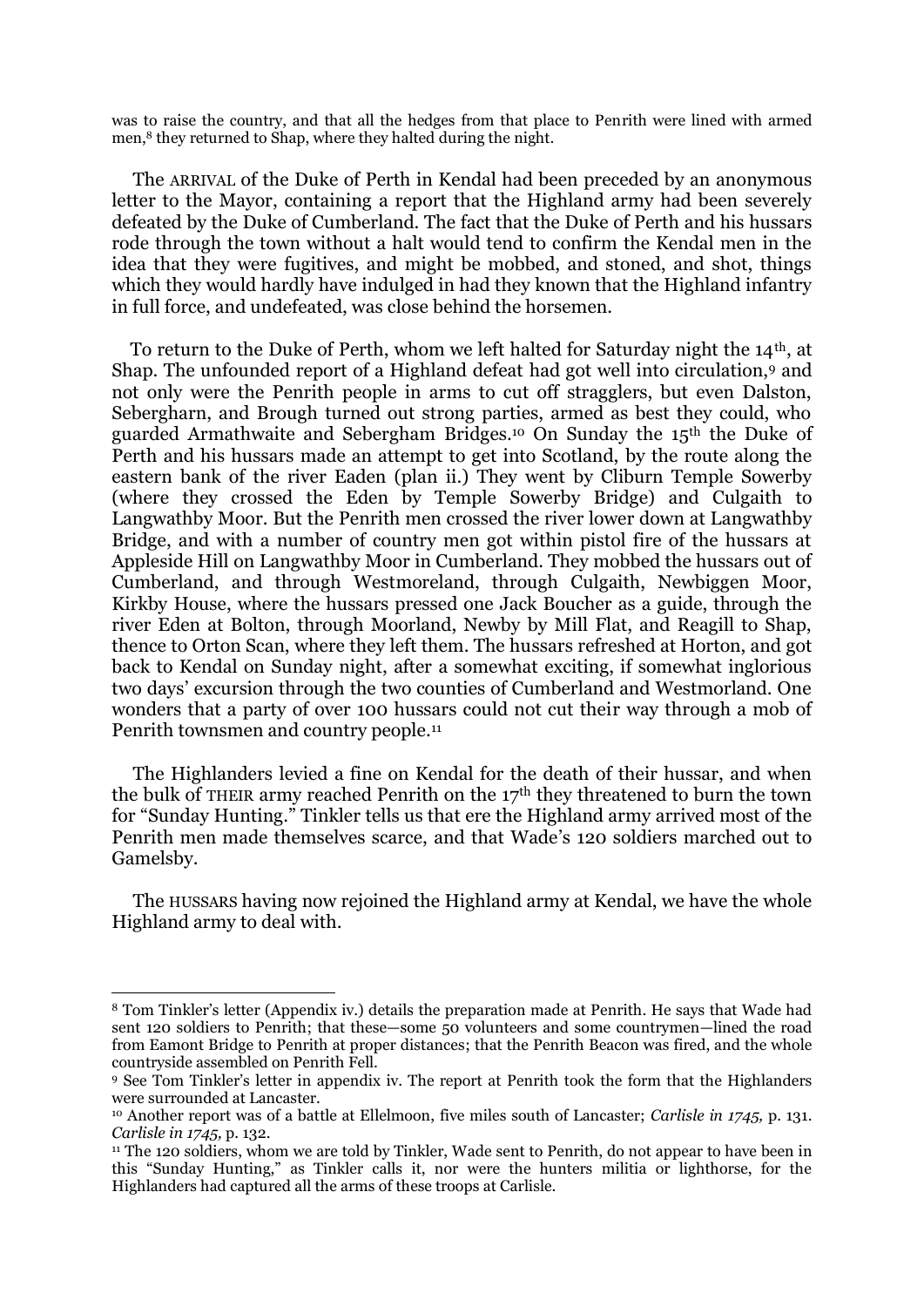On Monday, December the 16th, the whole Highland army left Kendal at daybreak hoping to reach Penrith that night, a distance of about 25 miles. This march is well described by the Chevalier de Johnstone, who at this time served as a captain in the Lowland regiment of Scotch, known as the Duke of Perth's; and the company which he commanded was, with three others of the same regiment, detailed off for the arduous duty of escorting the artillery. The rear of the march was brought up by the commander-in-chief, Lord George Murray, who was under the impression, an erroneous one, that Marshal Wade's army was within two miles, and that an engagement was imminent; as a matter of fact, Wade's infantry were making for Newcastle, and his cavalry under Major-General Oglethorpe in company with the Duke of Cumberland and his cavalry and probably some mounted infantry only reached Kendal on the following day, Tuesday the 17th.

Owing to the bad state of the roads and the weather, the Highland army got on Monday, the 16<sup>th</sup>, no further than Shap, where they stayed the night; their artillery did not even get so far, some ammunition waggons broke down about a league and a half or SOME four miles from Kendal, and the artillery and its escort passed the night on the high road in a storm of wind and rain. On Tuesday, the 17th, the Prince with the bulk of the army arrived at Penrith, but the artillery and its escort, now reinforced by the Macdonalds of Glengarry, to the number, the Chevalier says, of 500 men, but I think of only 300, only managed to reach Shap, and that with great difficulty at nightfall. It will be convenient to here give the Chevalier's own account of the first part of the next day's proceedings:—

We set out from Shap by break of day, on the 18<sup>th</sup>, to join our army, which waited for us at Penrith; but we had scarcely begun our march, when we saw a great number of the enemy's light-horse continually hovering about us: without venturing, however, to come WITHIN musket shot. The appearance of these light horsemen appeared the more extraordinary, as hitherto we had seen none in the whole course of our expedition into England. Having arrived at mid-day, at the foot of an eminence [Thrimby Hill], which it was necessary to cross in our march to Penrith, about half way between that town and Shap, the moment we began to ascend, we instantly discovered cavalry, marching two and two abreast on the top of the hill, who disappeared soon after, as if to form themselves in order of battle, behind the eminence which concealed their numbers from us, with the intention of disputing the passage. We heard at the same time a prodigious number of trumpets and kettledrums. Mr. Brown, colonel in the train of Lally's regiment, was at the head of the columns with two of the companies, which the Duke of Perth had attached to the artillery, and of which mine was one. After them followed the guns and ammunition waggons, and then the two other companies attached to the artillery. Lord George was in the rear of the column with the regiment of Macdonalds.

We stopt a moment at the foot of the hill, everybody believing it was the English Army, from the great number of trumpets and kettle-drums. In this seemingly desperate conjuncture, we immediately adopted the opinion of Mr. Brown, and resolved to rush upon the enemy, sword in hand, and open a passage to our army at Penrith or perish in the attempt. Thus, without informing Lord George of our resolution, we darted forward with great swiftness, running up the hill as fast as our legs could carry us. Lord George, who was in the rear, seeing our manoeuvre at the head of the column, and being unable to pass the waggons in the deep roads confined by hedges, in which we then were, immediately ordered the Highlanders to proceed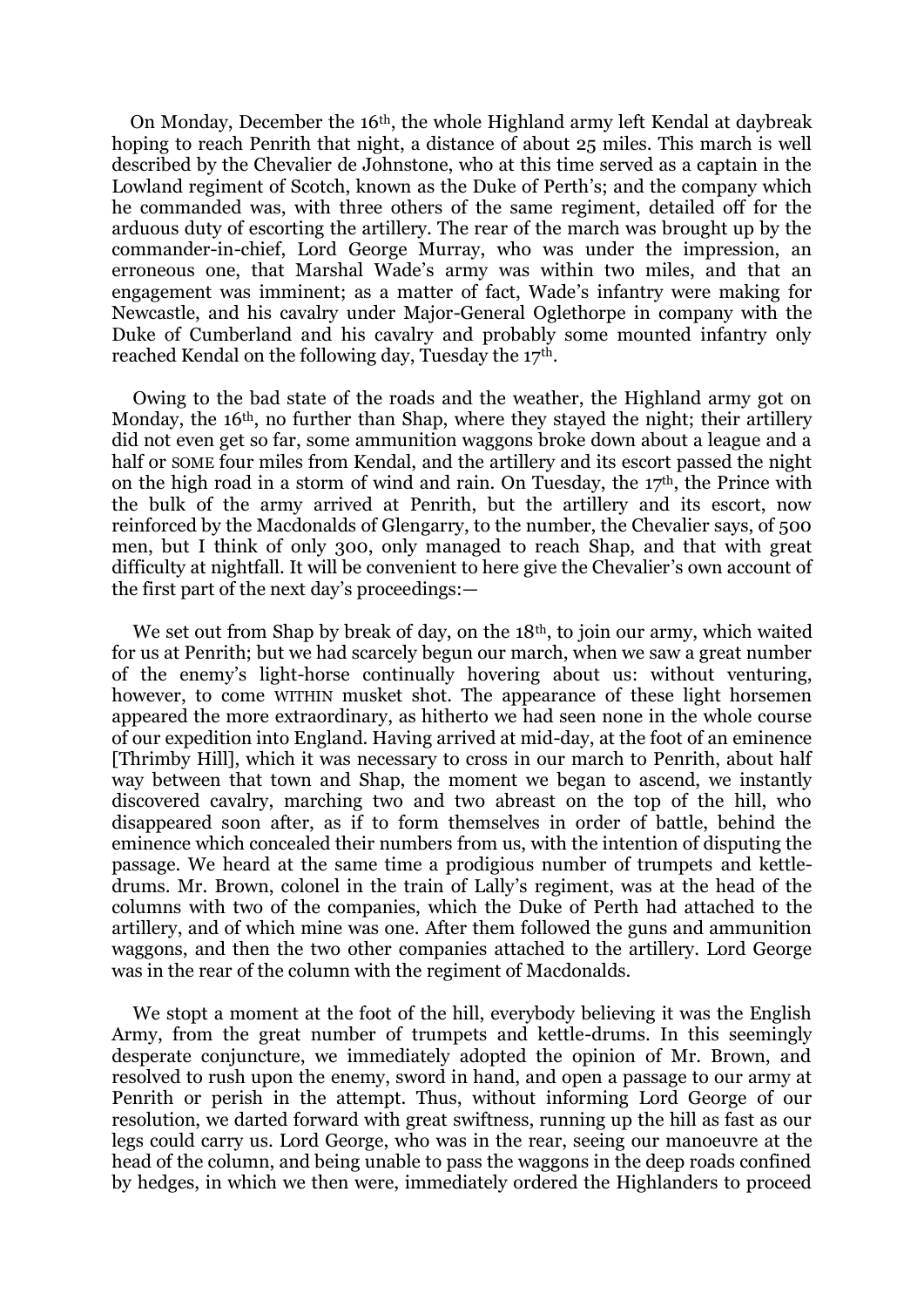across the inclosure, and ascend the hill from another quarter. They ran so fast that they reached the summit of the hill almost as soon as those who were at the head of the column. We were agreeably surprised, when we reached the top of the hill to find, instead of the English army, only three hundred light horse and chasseurs, who immediately fled in disorder,<sup>12</sup> and of whom we were only able to come up with one man, who had been thrown from his horse, and whom we wished to make prisoner to obtain some intelligence from him; but it was impossible to save him from the fury of the Highlanders, who cut him to pieces in an instant. From the great number of trumpets and kettle-drums which the light horse had with them, there is every reason for supposing that it was their design to endeavour to induce us to turn aside from the road to Penrith, by making us believe that the whole English army was on the hill before us, and if we had fallen into the snare which was laid for us, in a few hours every man of our detachment would either have been killed or taken prisoner.

<sup>12</sup> Lord George Murray, a more experienced soldier than the Chevalier, says, "they moved off at top gallop, and gave me no more trouble."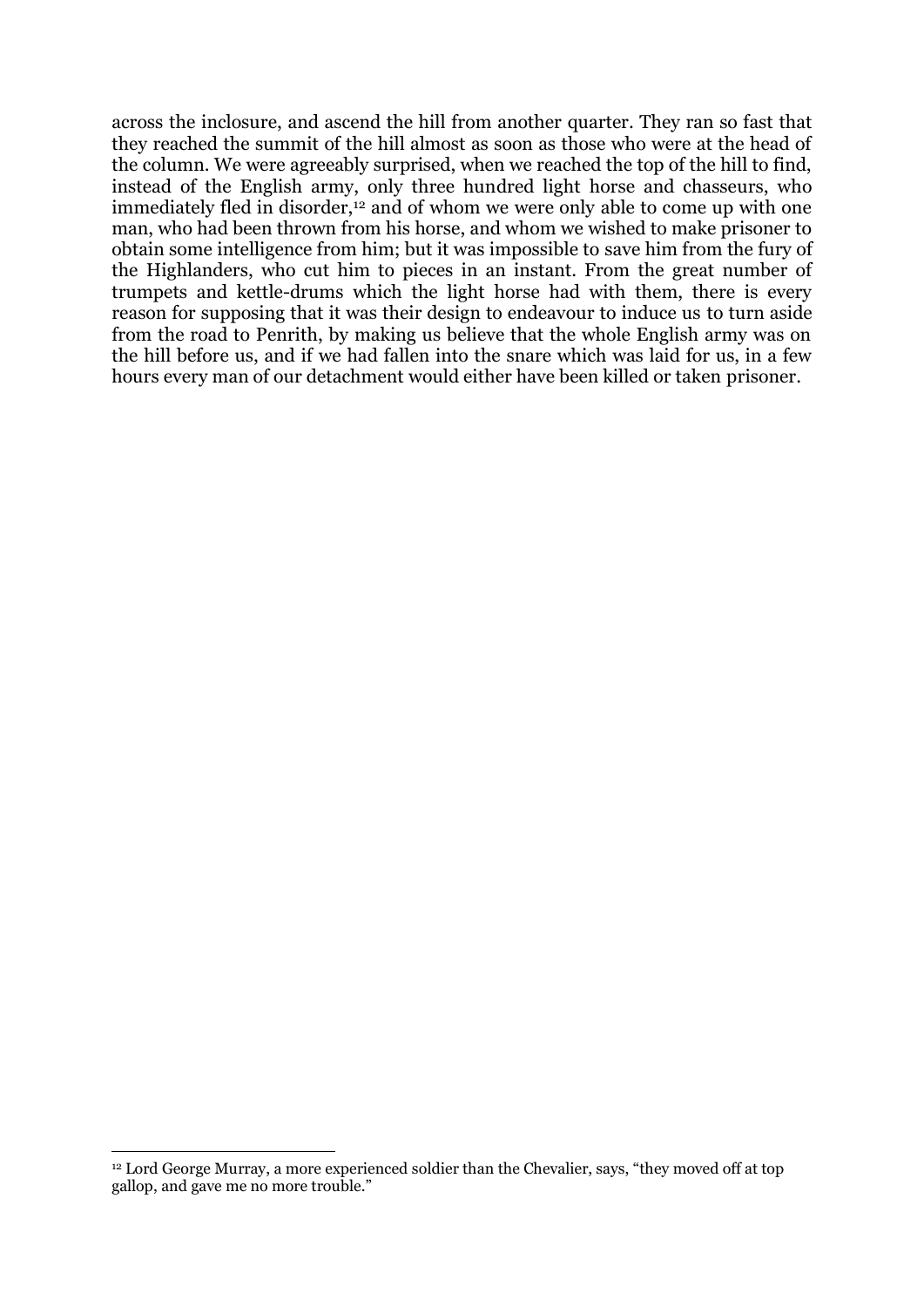

This episode, which is represented on plate xxviii., took place about mid-day. The light horse and chasseurs have generally been put down as local militia: in reality they were light horse, from a column under General Oglethorpe, which was moving parallel to the main column of the Duke of Cumberland, and marching through Orton and Crosby Ravensworth (plate xxv.). None of the historians of the occurrences of the 18th December mention that Oglethorpe was thus operating with a detached column, but it is proved by a letter from Mr. Lamb, printed in Mounsey's *Carlisle in 1745*, p. 136. Mr. Lamb says—

On Wednesday morning, I carryed some letters tp General Oglethorpe, at Orton, who the Duke expected would have been with the Rear Guard of the Rebels the night before. I went with them till they took ye road to Strickland Head, then I took the Shap road, and at Shap Thorn<sup>13</sup> (See plan ii). I came in sight of the Duke's army, about 120.<sup>14</sup>

<sup>13</sup> Shap Thorn is on the road between Kendal and Shap, two miles to the south of Shap.

<sup>14</sup> Mr. Mounsey does not say who or what Mr. Lamb was, and I have been unable to ascertain. But he was a local man, in the confidence of the Chancellor of Carlisle, and serving with the Duke of Cumberland, as guide, etc.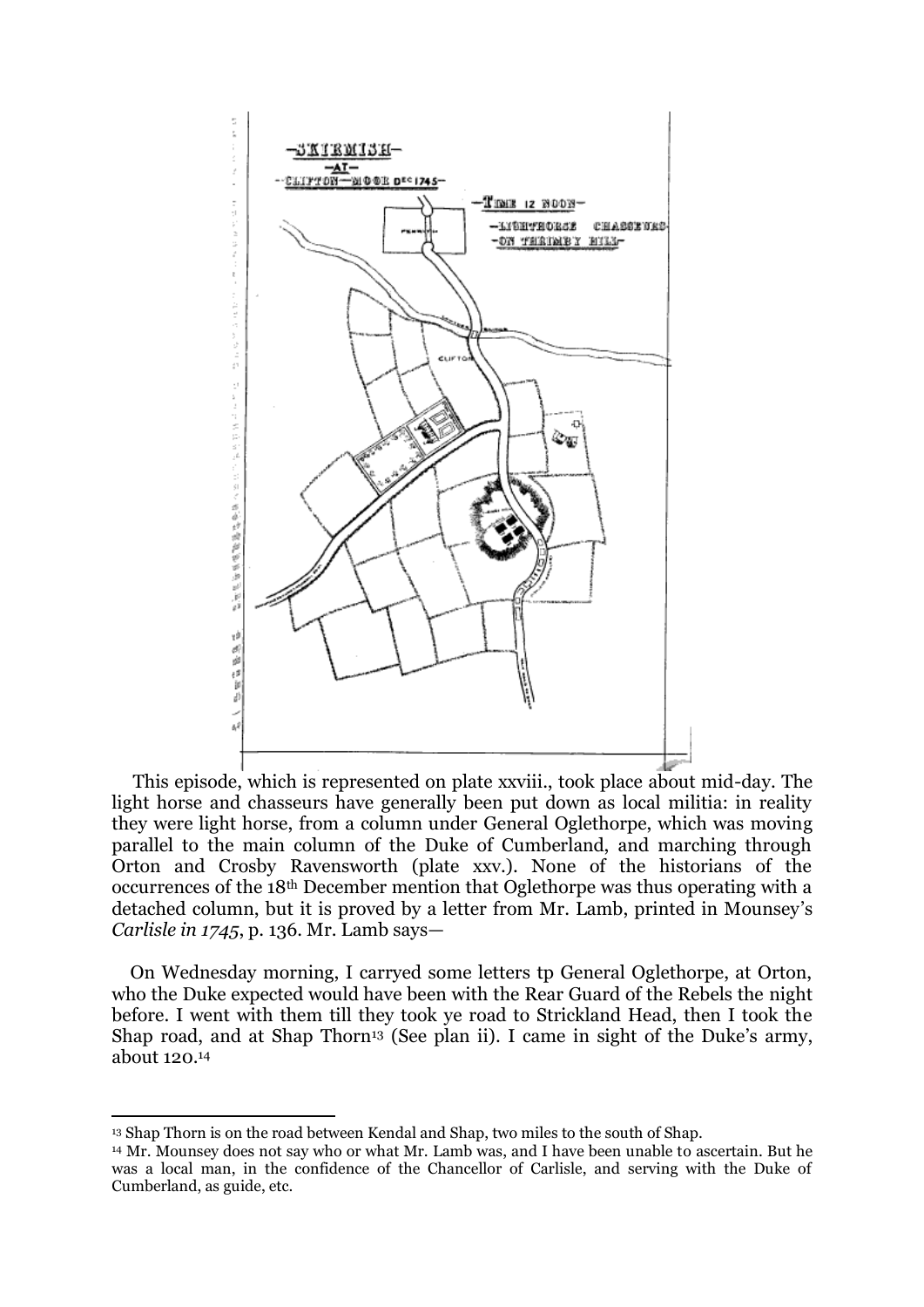Now if Oglethorpe's column marched by Little Strickland they would come out on the Penrith and Shap road, close to Thrimby Hill, the place which I have indicated as the scene of THIS encounter; and there can be no doubt that the 300 chasseurs (light horse), trumpeters, and kettle-drums had been hurried on from Oglethorpe's column to intercept the lagging Highland train of artillery and its escort, and cut it off from the Highland army.

At 12 o'clock we get the position thus: the Duke of Cumberland's army at Shap<sup>15</sup>; the Highland artillery and its escort (four companies of the Duke of Perth's regiment and the Macdonalds) ascending Thrimby Hill, beyond which was Oglethorpe's light horse, chasseurs, trumpeters, and kettledrummers, including no doubt some of the Royal or Yorkshire Hunters, while Oglethorpe himself, with Ligonier's dragoons, was somewhere between Thrimby and Orton.<sup>16</sup> The situation was serious; had the Highlanders halted or left the road, a short time would have seen them between the columns of the Duke of Cumberland and General Oglethorpe. But they were able to brush away the light horsemen and chasseurs, and with their charge up the hill ends Scene I, of the military drama played in Westmoreland, on Wednesday, the 18<sup>th</sup> December.

*(To be continued.)*

<sup>15</sup> The Duke's army here means only a part of his army, the cavaly. He brought to Clifton moor the following cavalry regiments, viz., Cobham's, Kerr's, Bland's, and Montagu's dragoons, and Kingston's light horse: and some of the Royal or Yorkshire Hunters. *See* Appendix I.

<sup>&</sup>lt;sup>16</sup> Ligonier's dragoons were not with the Duke of Cumberland, and so must have been with Oglethorpe, whose column must also have included some of Kingston's light horse, and of the Yorkshire Hunters, the "light horse and chasseurs" mentioned by the Chevalier de Johnstone.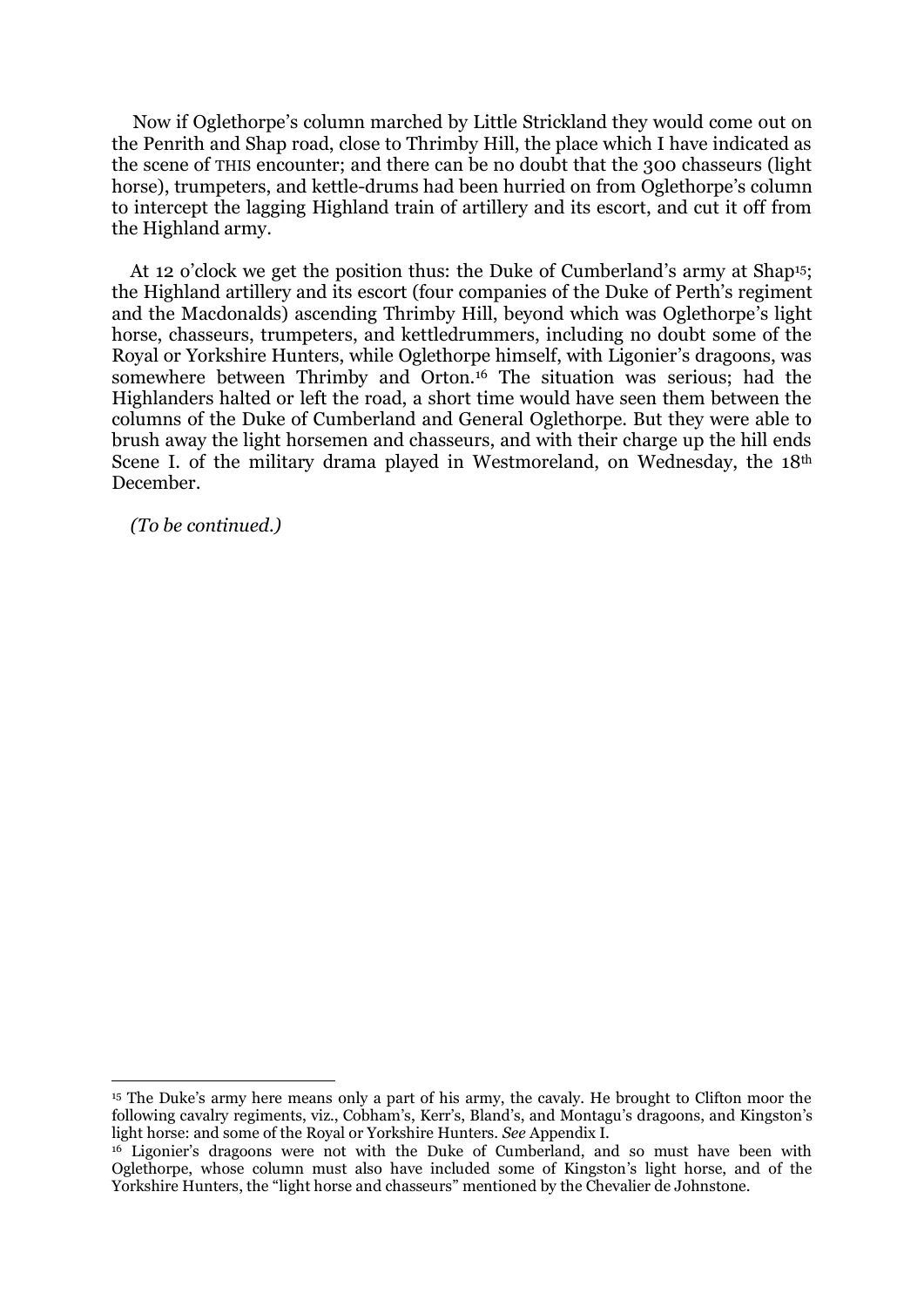





## THE RELIQUARY.

OCTOBER, 1888.

### The Retreat of the Highlanders through Westmoreland in 1745.

BY R. S. FERGUSON, F.S.A., LOC. SEC. S.A. FOR CUMBERLAND; CHANCELLOR OF CARLISLE.

*(Continued from page* 179.)

I SHALL AGAIN put the Chevalier de Johnstone into the witness box, and he shall give an account of Scene II., which is, in the language of the theatre, a mere carpenter's flat, between two more important scenes.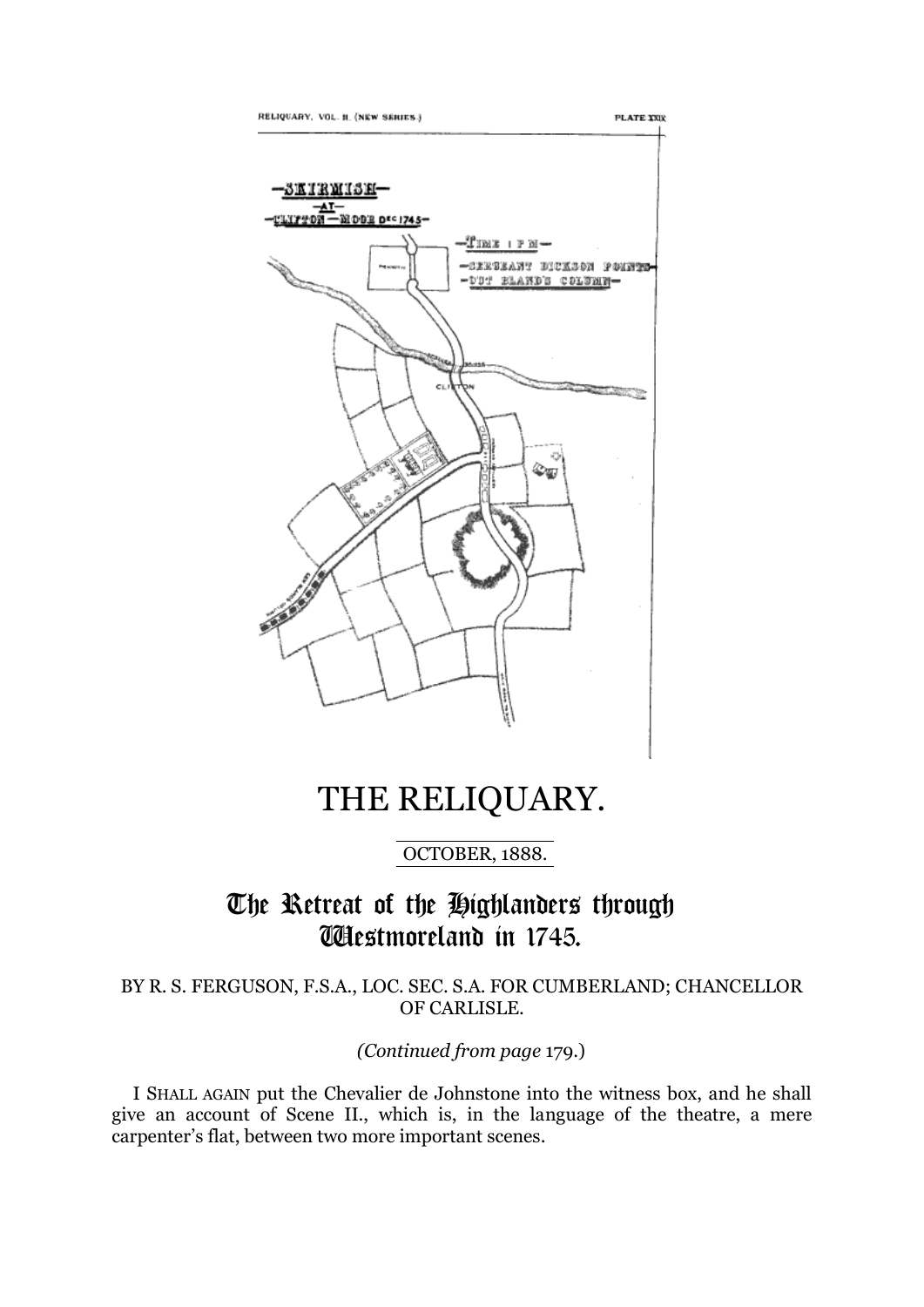We immediately resumed our march, but in less than an hour<sup>17</sup> one of our ammunition waggons having broken from the badness of the roads, we were obliged to halt. The singular adventure of the light horse had filled me with some uneasiness, as I was unable to account for their audacity, unless the army of Marshal Wade were much nearer us than we imagined, and I communicated my fears to Mr. Grant, an officer of great talents, who commanded our artillery, and acted as our engineer at the same time; and, in order that we might not lose time in repairing the broken waggon, I suggested to him that we should go to a farm which we saw on our right, about a quarter of a league from us, and try to procure one. He consented; and we took seven or eight men with us, of whom my sergeant, Dickson, was one. Having found a waggon in the courtyard of the farmer, we immediately carried it off<sup>18</sup> (see Plan xxix.); and our march was retarded no longer than the time necessary for transferring the ammunition from one waggon to another. In returning from the farm, Dickson called our attention to something which appeared blackish to us, on a hill about a league to our left; and he alone, contrary to the opinion of every one else, maintained that he saw it moving, and that it was the English army advancing towards us. As we took what he saw for bushes, and as nobody, excepting himself, could distinguish anything, I treated him as a visionary; but he still persisted, till I ordered him to be silent, telling him that fear alone could have filled his imagination with the idea of an army. However, his last word was that we should see in an hour whether or not he was in the right. When we had advanced about two miles,<sup>19</sup> we were soon convinced that Dickson's eyes were much better than ours. The Duke of Cumberland, having followed us by forced marches, with two thousand cavalry, and as many foot-soldiers<sup>20</sup> mounted behind them, fell suddenly on the Macdonalds, who were in the rear of the column, with all the fury and impetuosity imaginable. Fortunately the road running between thorn hedges and ditches, the cavalry could not act in such a manner as to surround us, nor present a larger front than the breadth of the road. The Highlanders received their charge with the most undaunted firmness. They repelled the assailants with their swords, and did not quit their ground till the artillery and waggons were a hundred paces from them and continuing their route. Then the Highlanders wheeled to the right and ran with full speed till they joined the waggons, when they stopt again for the cavalry, and stood their charge as firm as a wall. The cavalry were repulsed in the same manner as before by their swords. We marched in this manner about a mile, the cavalry continually renewing the charge, and the Highlanders always repulsing them, repeating the same manoeuvre and behaving like lions.

The plan given by the Chevalier de Johnstone (Plates xxvi. and xxix.) shows that the column seen BY Sergeant Dickson, was marching, not on the main road between Shap and Clifton, through Hackthorpe, but on a loop road or lane to the west of the main road, running through Lowther and the Lowther enclosures: from Dugald Graham we learn that it was commanded by General Bland, and consisted of Bland's dragoon's, Kingston's light horse, and the Yorkshire Hunters; <sup>21</sup> and that the Duke of Cumberland with his force was three miles behind, and no doubt on the main road, while Bland was pushing forward along the side lane through the Lowther enclosures, to get between the Highland artillery and Penrith (Plate xxix.) This he probably would have done had any delay taken place over the broken waggon, but the Chevalier's presence of mind prevented this. The cavalry, however, got touch of the rear of the Highland artillery escort immediately after the junction of the two roads*;* the Chevalier talks of a running fight for a mile, which is about the distance

<sup>17</sup> hat will make the time a little before one o'clock.

<sup>&</sup>lt;sup>18</sup> I do not know if tradition preserves the name of the farm: Thrimby Hall suits the description of the place, or it may have been nearer Hackthorpe. It is marked on the Chevalier's plan.

<sup>19</sup> Two miles would take about an hour to march; this brings the time of day to 2 p.m. We shall see the artillery passed Clifton Town End about 2.30, the charge mentioned in the text must have taken place about half-a-mile or rather more from the Town End.

<sup>&</sup>lt;sup>20</sup> The Duke of Cumberland had no infantry with him on the 18<sup>th</sup> Dec; they were a day's march behind. The force that Dickson saw was a column under General Bland, consisting of Bland's dragoon's, Kingston's light horse and some Yorkshire Hunters, which was endeavouring to get in front of the Highland artillery by a lane through the Lowther enclosures. The Duke with the main body was three miles behind.

<sup>&</sup>lt;sup>21</sup> Or such of these last two regiments as were not with Gen. Oglethorpe; but even those that were with Oglethorpe's column, and were at the affair at Thrimby, might after that have joined Bland's column.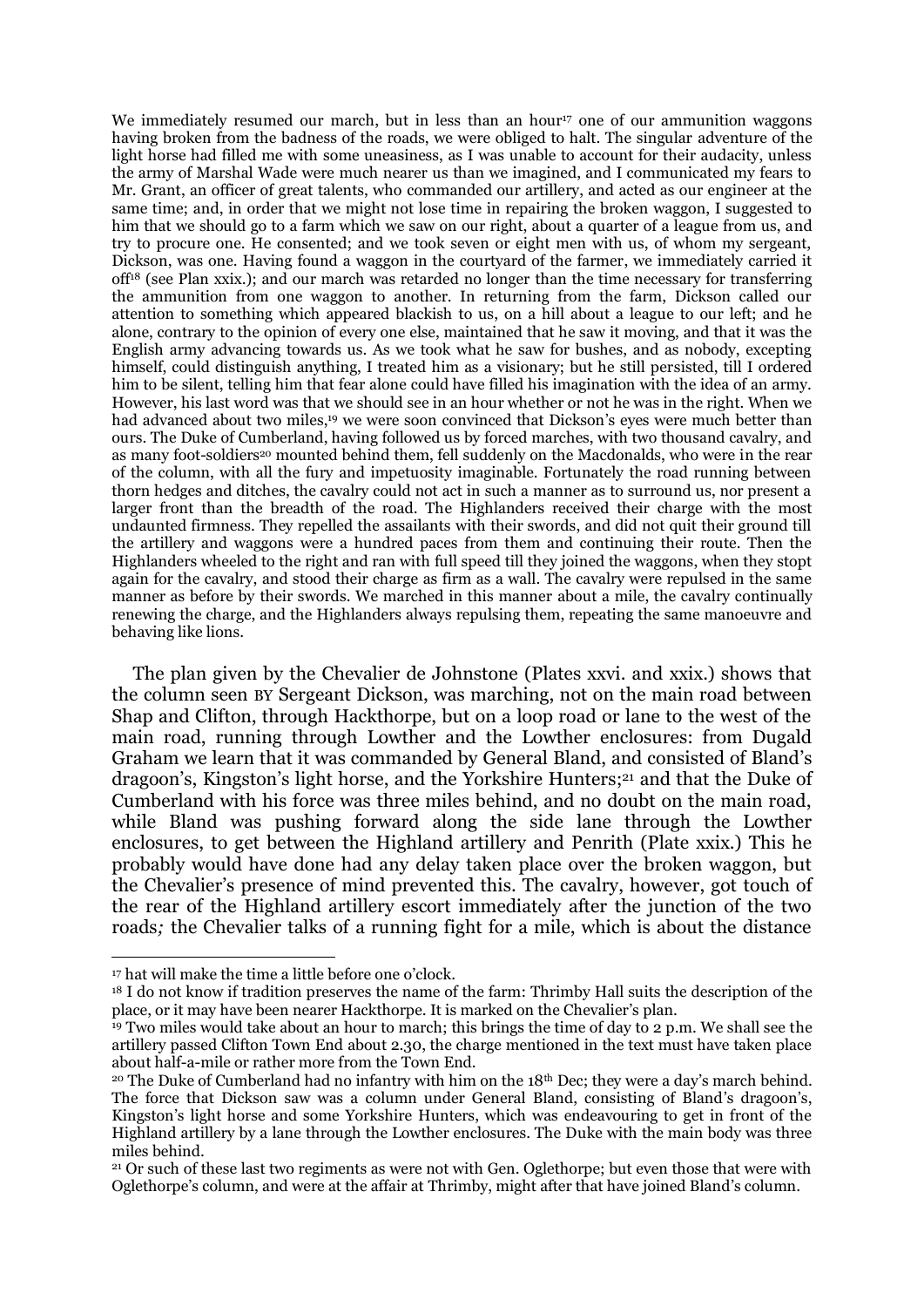between the junction of the roads and Clifton moor. This running fight must have taken place about 2 p.m.; messengers had been sent to Penrith by Lord George Murray, and a body of Highland infantry under Cameron of Lochiel had moved from Penrith and taken post at Lowther Bridge behind the river Lowther to assist the Highland train of artillery, and the Scotch cavalry had come out to Clifton. Here ends Scene II., and I will dismiss the Chevalier de Johnstone from the witness box, for though he continues his story, he was no longer an eye witness, as the train of artillery and the four companies of Perth's regiment did not stop for the fighting at Clifton, but proceeded at once to Carlisle, not stopping at Penrith, except for a short rest.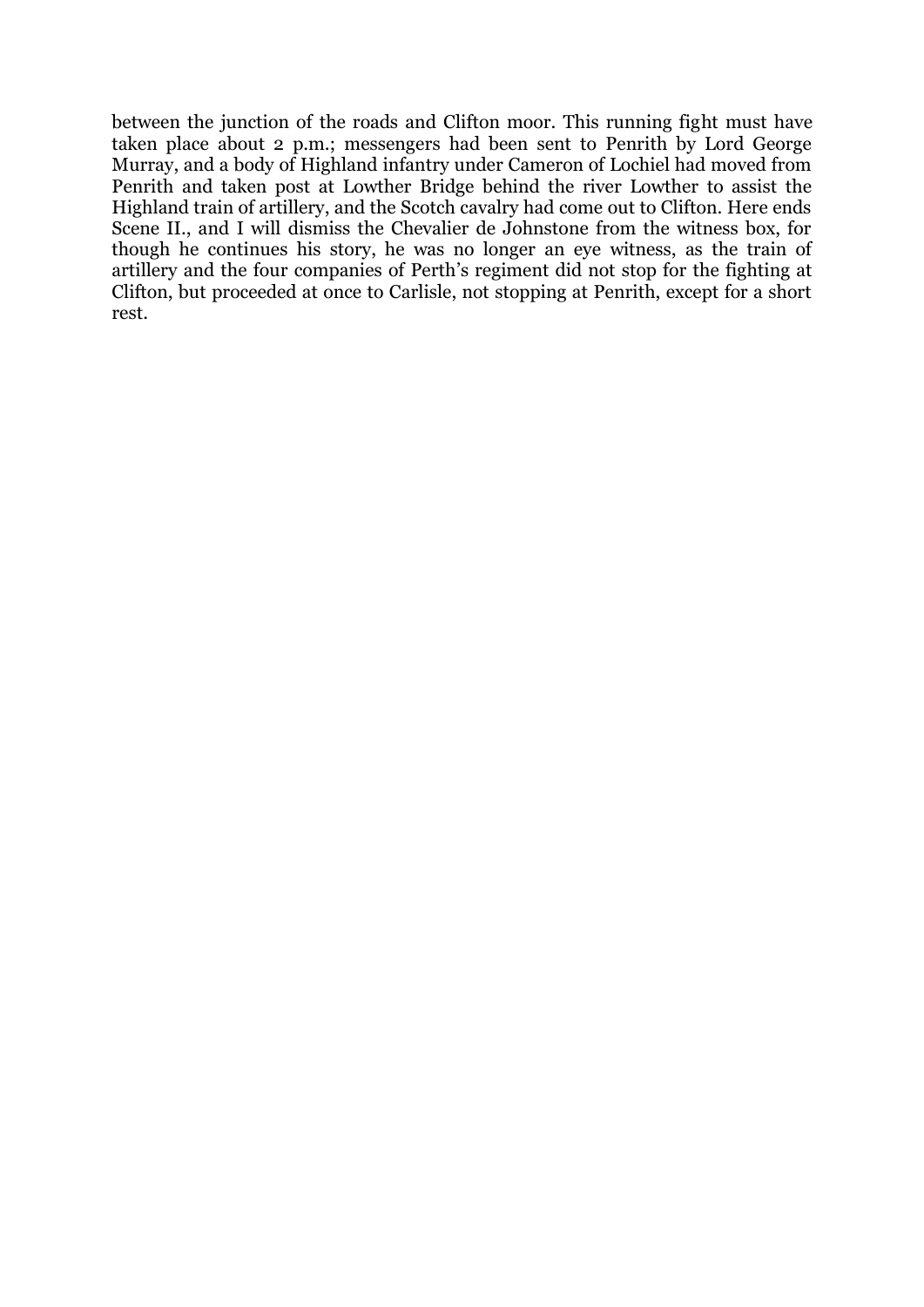

I shall now call into the witness box Thomas Savage of the Town End, Clifton, whose letter to his friend Richard Partridge is given in the appendix to this paper.<sup>22</sup> Thomas Savage says:

Now I shall give thee to understand the beginning and the end of the engagement. First, the rebel hussars being gone past to Penrith, came riding back to my door in haste, between one and two in the afternoon. Then in an hour after<sup>23</sup> came back again driving up the rear of their army to my door, and some others then took their place, and they wheeled off and set themselves in ambush against my barn side, being so inclosed with cross houses that our king's men could not see them until close to them, we not knowing their design, but I firmly believed it to be evil, and so went into my house; yet could not long be easy there, and returned forth and looking about me, I espied the commanders of the king's men appearing upon the hill,<sup>24</sup> at about 400 yards south of my house, whereupon my very heart

<sup>23</sup> This brings ihe time to about 2.30 p.m., the artillery and its escort, now reinforced by the Scotch hussars, passing Clifton Town End. We have previously at 2 p.m., got them to within a mile of the Town End, viz., the junction of the two roads, where the running fight began.

<sup>24</sup> Bland's column debouching from the road upon the south or high end of Clifton Moor.

<sup>&</sup>lt;u>.</u> <sup>22</sup> See appendices ii. and iii.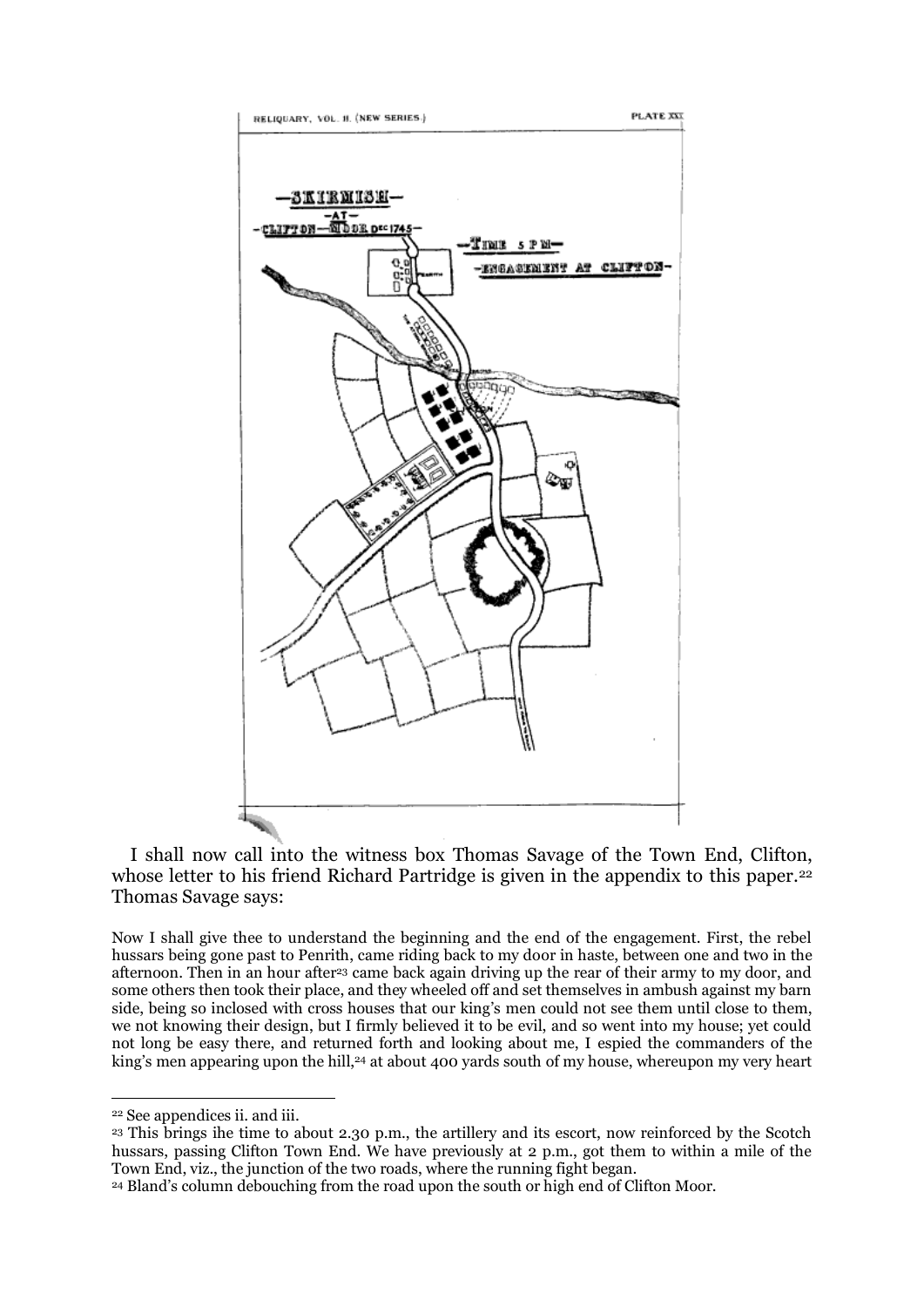was in pain for believing that a great number might be cut off before they were aware; so our care was to give the king's men notice, for which my son<sup>25</sup> ventured his life, and gave them notice about 300 yards before they came to the place; when in the meantime a second ambush was laid, about 100 yards nearer to our king's men,<sup>26</sup> and the king's hussars with some of the Yorkshire Hunters, came down, and so soon as they came opposite to the first ambush, the rebels fired upon them, but did no execution; and then issued out the ambush at my doors and a furious firing they had, the king's men acting the quickest and nimblest that ever my eyes beheld, not one of them receiving any harm. Some horse followed the former, so that in a few minutes the rebels ran away like mad men, and just by my door one of the rebels was brought down, and taken, and a Captain Hamilton was also taken at the same time. They were both had up to the Duke,

This happened about 3 o'clock, and is shown on the sketch (Plate xxvii ) given by D. Graham, who tells us that the hussars engaged on the English side were Kingston's light horse, and that the horse were Bland's dragoons, and that Bland ordered his cavalry to retire. The Newcastle map also has this scene laid down upon it, the Scotch hussars filling the town, and Kingston's light horse, who are marked "The Forlorn Hope," riding on them. I have reproduced this from the Newcastle map, as a separate map (Plate xxxi.) Bland, after being warned by Jonathan Savage, would not consider it prudent to attack the enemy until the Duke of Cumberland came up in force; from Graham we learn the Duke was three miles (say an hour) behind Bland. Thomas Savage says the "rebels ran away like mad men;" this may seem strong language, but Lord George says:

Our hussars, upon seeing the enemy, went off to Penrith. One of their officers, Mr. Hamilton, with two or three of his men, had dismounted (being ashamed of the going off of the others), and ... taken prisoners.<sup>27</sup>

Hamilton took refuge in a cottage a little detached from the town; one of the Duke's hussars (said by D. Graham to be an Austrian) fired through the window, and drove Hamilton out: a single combat ensued, but the hussar captured Hamilton, who was much cut about the head; the other prisoner was one Ogden, of the Manchester regiment. No other casualties are recorded as having occurred during this spirited little rally, which forms Scene III.

Scene IV. is a carpenter's flat, which Thomas Savage shall tell.

Then all was still about an hour,<sup>28</sup> in which time I abode in the house, the king's troops still standing upon the common; in which time my son went over a little green<sup>29</sup> to see if he could get the cattle brought into the houses, but seeing that in vain, came homewards again, when four rebels on horseback seized him, calling him a spy and had him down under their horses' feet, swearing desperately many times they would shoot him; three of them commanded the fourth to shoot him, which he attempted with his gun, and pistol, but neither would fire, so he escaped, and came in a little

<sup>25</sup> Jonathan Savage. The Newcastle map shows the route by which he went to warn the king's hussars, namely, through the fields at the back of his father's house; by a mistake it calls him Thomas.

<sup>26</sup> This is shown on the sketch (Plate xxvii.) given by D. Graham, who marks a Quaker's house on the east side of the road, the opposite side to the Town End farm house, which was Savage's house, and is generally known in connection with the 18<sup>th</sup> Dec, 1745, as the Quaker's house. The house on the east of the road was also a Quaker's house, belonging to a son-in-law of Thomas Savage, named Josiah Walker.

<sup>27</sup> The Sunday hunting had probably demoralised them.

<sup>28</sup> This would bring the time to 4 p.m., when the popping shots Lord George mentions began.

<sup>&</sup>lt;sup>29</sup> The little green is to be seen on the Newcastle map; the place marked 14, where Col. Honeywood was afterwards wounded; it is by the "Rebels' Tree."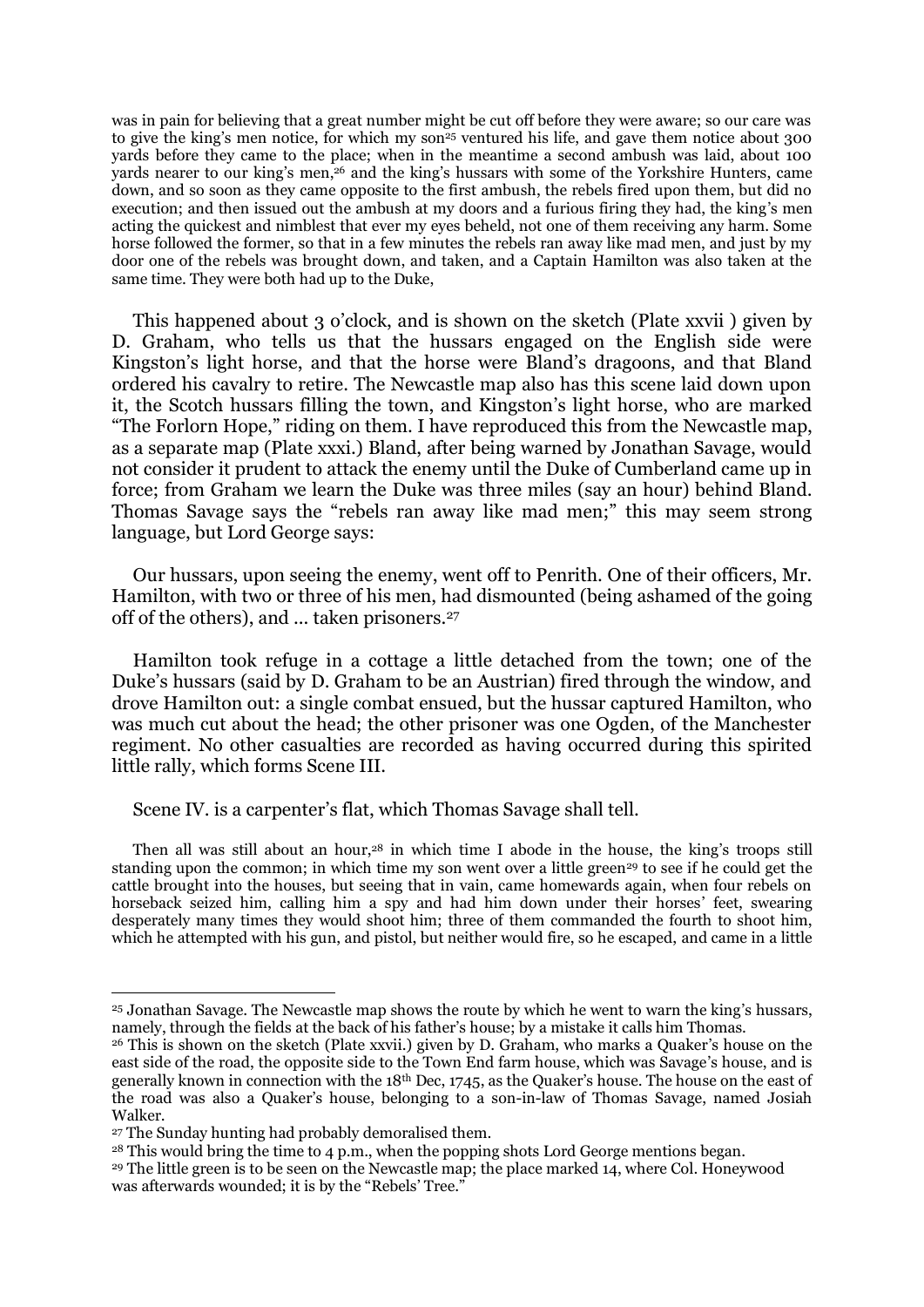after. ... and in the time of quietness as above, they had sent off a party of their horse<sup>30</sup> to plunder and burn Lowther Hall and town, and were also plundering our town, leaving nothing they could lay their hands on, breaking locks, and making ruinous work, even to all our victuals and little children's clothes of all sorts.

This ends Scene IV. Lord George Murray had, in sending horse to Lowther Hall (he accompanied them himself) a much more important object than that of plunder. He tells us that his object was to fall upon the Duke's army in the narrow lane through the Lowther enclosures, where he calculated that

"If but twenty of their horse could be killed, it would make such an embarrass in the lane, that it would put them to confusion, and choke up the only road they had to retreat except the Appleby road, and that might also be secured, which would give us an advantage that perhaps we should not meet the like again."

<sup>&</sup>lt;sup>30</sup> A party of horse would be a detachment from the Scotch lifeguards, of which there were two troops, commanded by Lords Elcho and Balmarino; the hussars, who had gone off to Penrith, were commanded by Lord Pitsligo.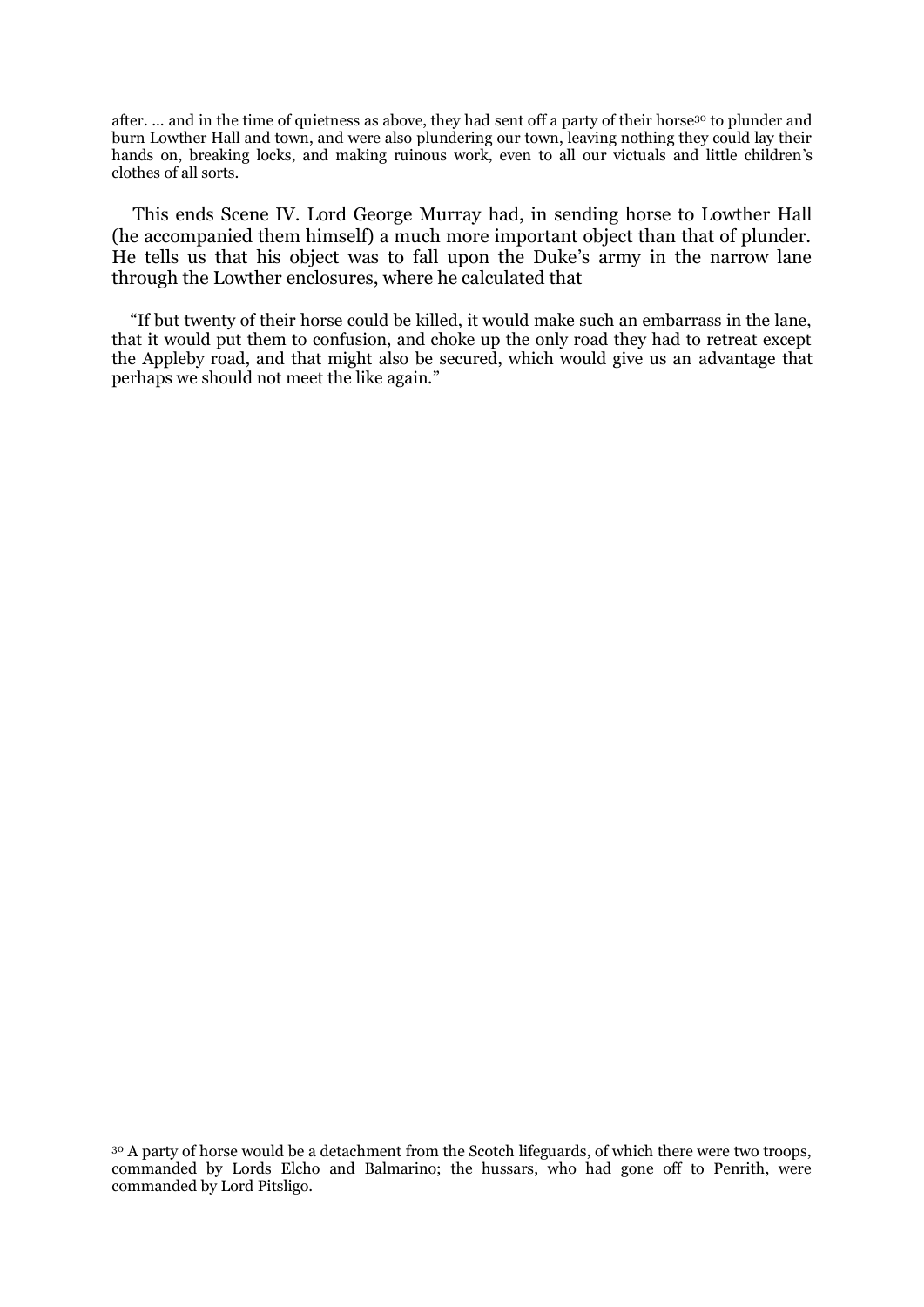

This, however, Lord George was unable to effect. The Duke of Cumberland's forces were through the lane, and drawn up on the Clifton Moor before Lord George could intercept them; and Lord George's horse did nothing beyond capturing a militia officer in green, probably a Yorkshire hunter, and the Duke of Cumberland's footman. Lord GEORGE himself returned from Lowther Hall to Clifton, and saw to the disposition of the forces he had with him. He had sent the artillery off to Penrith, or rather, to Carlisle. His first object was, of course, to secure its safety. His hussars had bolted, but he had with him about 1,000 men, Highlanders and Lowlanders, most of whom had come out to him from Penrith. (Plates xxx. and xxxii) The Athol brigade had also advanced from Penrith to a position<sup>31</sup> on the north side of Lowther Bridge, and there waited for orders. Lord George's account of how he disposed his forces is printed in several books, but Plate xxxii. shows it at a glance. The Glengarry men were in the enclosures, on the right of the road— Lord George's right, that is, the west

<sup>31</sup> Lord George is the authority for this; according to the Chevalier de Johnstone, Cameron of Lochiel had previously occupied this position, but he crossed the bridge to rescue Lord George and the Glengarry Macdonalds from the English cavalry.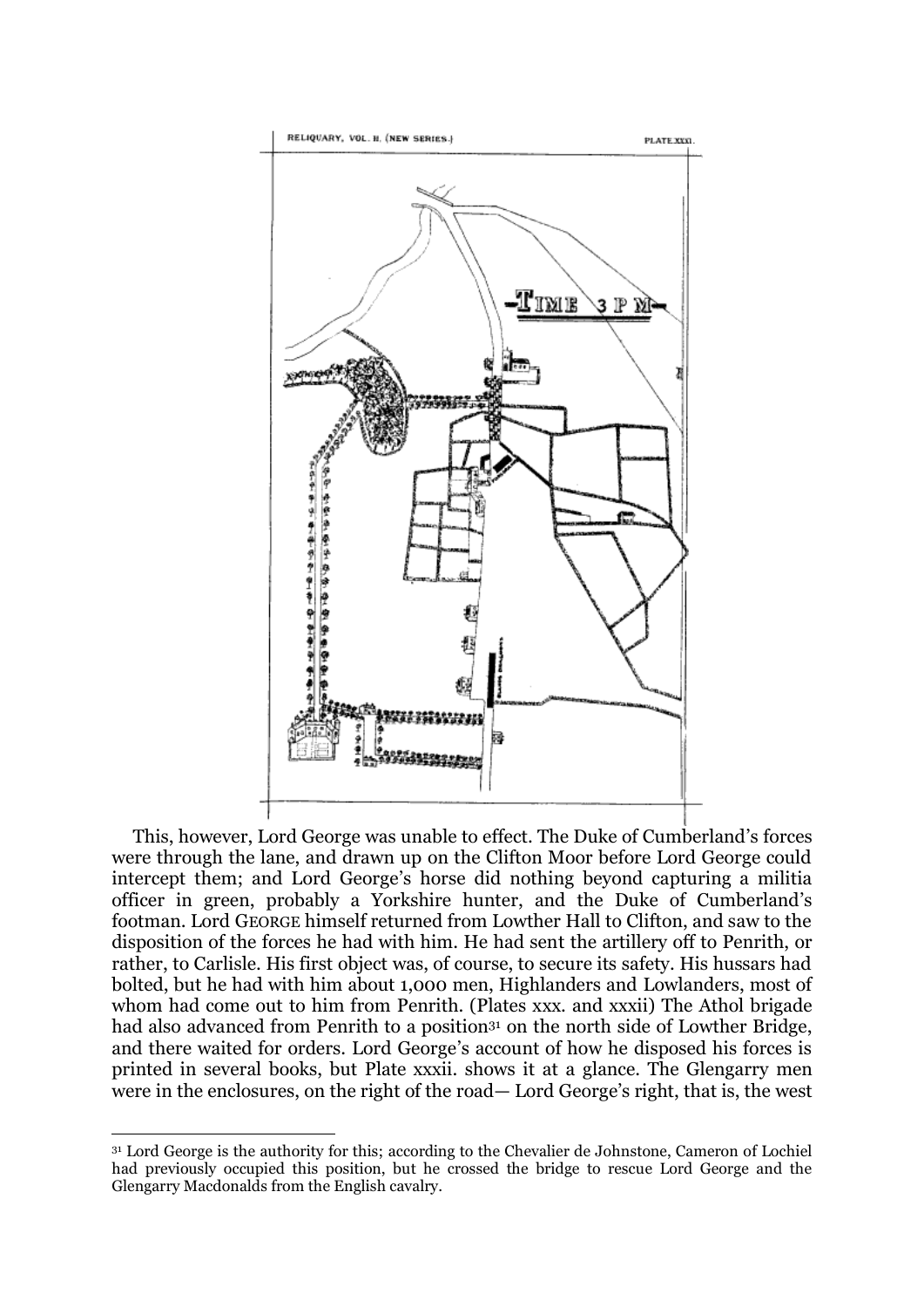side, the same side as Savage's house at Town End. Appin's and Cluny's men were in the enclosures on the left, or east side of the road, with Roy Stewart's men (the Edinburgh regiment) on the side of the lane, or highway, close to the village (Plates xxiv. and xxxii.) Lord George says—

"The ditches at the foot advanced more towards the muir on the right than on the left; and that part was also covered by Lord Lonsdale's other enclosures, so that they could not easily be attacked, but had the advantage that they could with their fire, flank the enemy when they made an attack on our left. The lane, which was the high road between these small enclosures was not above twenty feet broad. It was now an hour after sunset, pretty cloudy, but the moon, which was in its second quarter, from time to time broke out and gave good light; but this did not continue above two minutes at a time. We had the advantage of seeing their disposition, but they could not see ours."

Ray says the SAME, and that the buff belts of the dragoons made them conspicuous.

The Duke of Cumberland's forces were by now drawn up in two lines (see Plates xxiv. and xxxii.) on the high end of the common, Bland's, Kerr's, and Cobham's forming the first line, and Montagu's and Kingston's the second; a detachment faced the Appleby road and the Duke's baggage was in the rear of the second line. The left regiment of each line was wheeled up inward, to the right, or east.

I have now got the flats set and scenery fixed, and will go on with Scene V. — the most important of all (see Plate xxxii.) Lord George gives us the time of its commencement—an hour after sunset, which on Dec. 18th would be about 5 p.m. Mr. Lamb in a letter printed in Mounsey's *Carlisle in* 1745, says the firing began about 4 p.m. —the "popping shots" no doubt, which Lord George mentions, as I shall presently show.<sup>32</sup> I will again put Thomas Savage into the witness box. He says—

"I was again growing uneasy to go out, which I ventured to do; and looking about me, I saw the king's men standing as before upon the common; turning me about I saw the rebels filling the town street, north of my house, and also lining the hedges and walls, even down to my house on both sides. Then I was in great pain for the Duke and his men, it beginning to grow darkish; but I ventured my life, and stood a little way off, and waved my hat in my hand, which some of them discovering, one of them came riding down towards me, and I called to him, bidding him to cast his eyes about him, and see how the town was filled, and hedges lined, after which he returned."

I need not relate the personal adventures of the worthy Quaker, for they will be found in his letter in the appendix; his evidence fails us now, for he, wise man that he was, locked himself into his house during the fight that presently ensued, and his daughter-in-law, the mistress of his house, hid in the kitchen cupboard. About this time Lord George received an important order from the Prince, and he shall tell what the order was and how he replied thereto. He says—

Colonel Roy Stewart returned to me from Penrith. He told me his royal highness had resolved to march for Carlisle immediately, and had sent off the cannon before, and desired me to retreat to Penrith. I showed Col. S. my situation with that of the enemy. They were by this time shooting popping shots among us. I told him if I retreated, being within musket shot of the enemy, they would follow up the lane, and I must lose a number of men, besides

 $32$  It would be about 4 p.m., when Thomas Savage came out and looked round; 5 p.m. when the dragoons and Highlanders came to close quarters.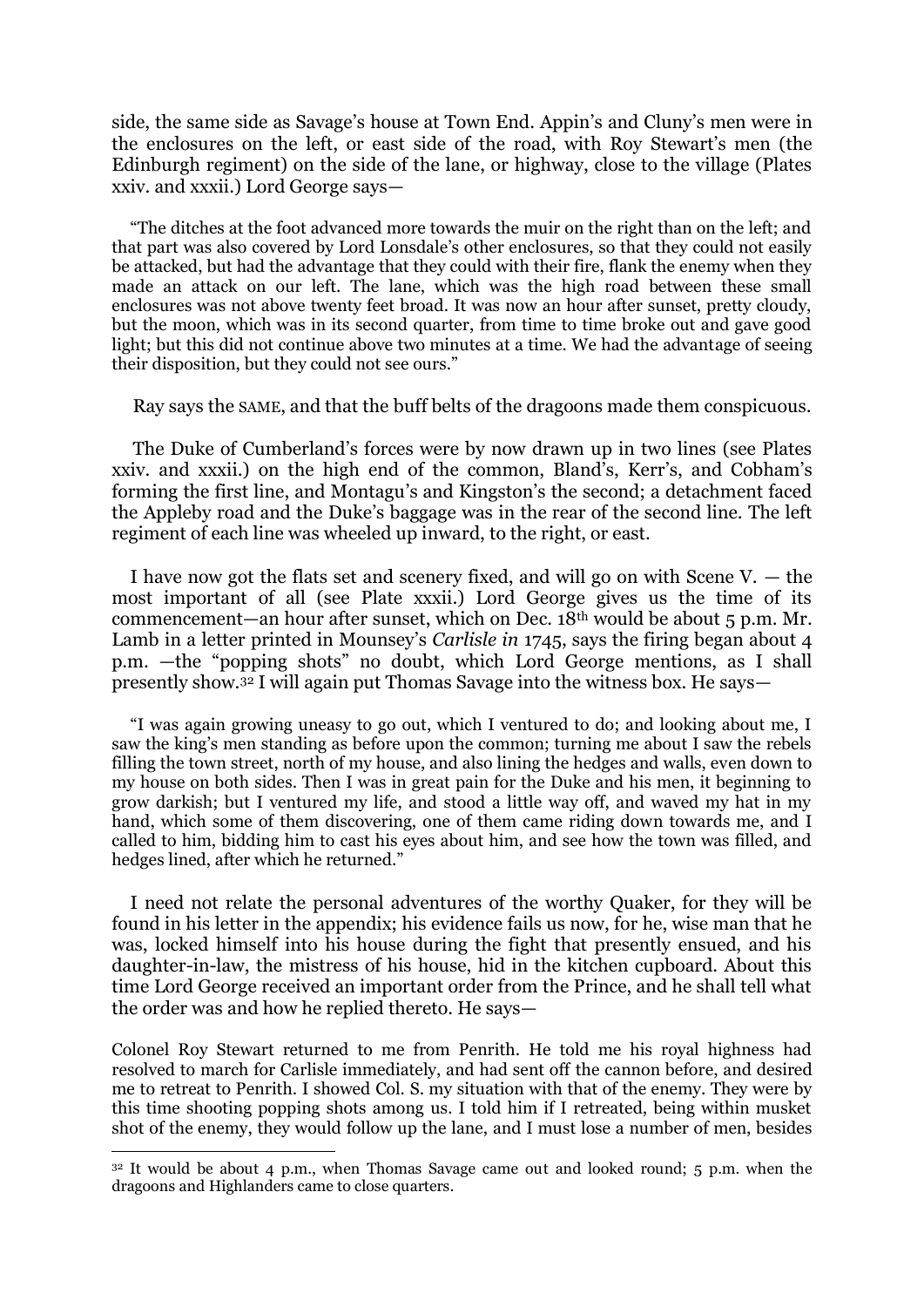discouraging the rest; that from Clifton it was a narrow road and very high walls, so that I could not line them to secure my retreat; and that probably my men would fall into confusion in the dark; and that the enemy by regular platoons in our rear, being encouraged by our retreat, must destroy a great many; and by taking any wounded man prisoner, they would know our numbers; whereas I told him I was confident I could dislodge them from where they were by a brisk attack, as they had by all that I could judge not dismounted above 500. Their great body was on horseback, and at some distance; and Cluny and he owned that what I proposed was the only prudent and sure way, so we agreed not to mention the message from the prince.

Lord George then visited the Glengarry men (see Plate xxxii.) and cautioned them to reserve their fire until the enemy were close, and not to fire across the road; further, when the enemy retired, they were to give them a flank fire, but not to follow them up the moor. He next returned to the left of his line east of the road.

We must now go to the Duke of Cumberland; he had dismounted some of his men, namely, portions of Bland's, Kerr's, and Cobham's dragoons (see Plate xxxii.), who advanced against the Highlanders, leaving their horses in charge of their comrades. Bland's dismounted dragoons went into the enclosures east of the road, Kerr's went straight up the road, while Cobham's went through the enclosures and got in rear of the Glengarry men. Then the fighting began. Thomas Savage can tell no more than that "the firing on all hands was dreadful and continued half-an-hour." Lord George's account is as follows—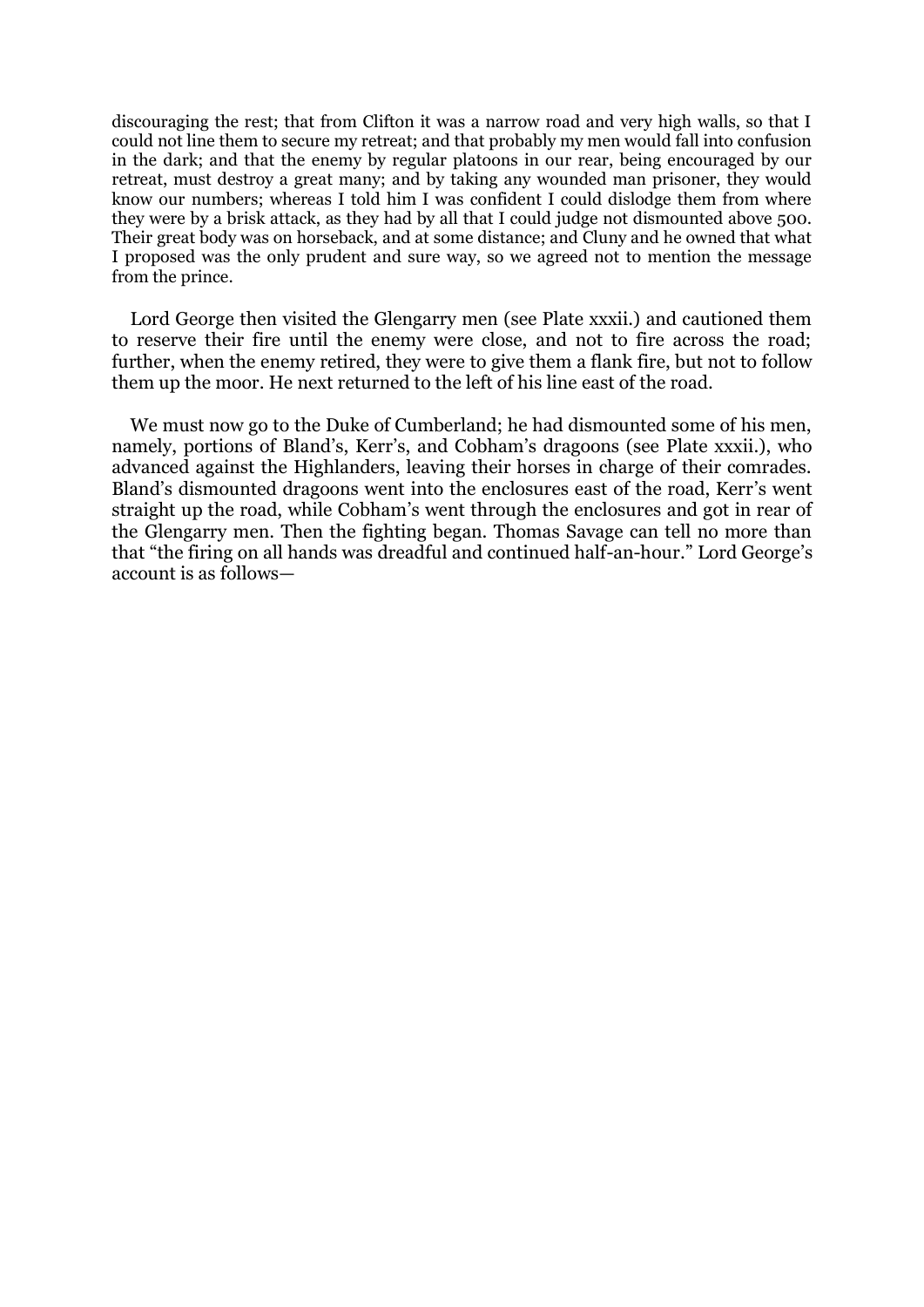

We advanced and had a good deal of fire on both sides. After the Highlanders on that side<sup>33</sup> had given most of their fire they lay close at an open hedge, which was the second in these fields. We then received the whole fire of the dragoons that were at the bottom, upon which Cluny said "What the devil is this?" Indeed the bullets were going thick enough. I told him we had nothing for it but going down upon them sword in hand, before they had time to charge again. I immediately drew my sword and cried "Claymore." Cluny did the same, and we ran down to the bottom ditch, clearing the diagonal hedges as we went. There were a good many of the enemy killed at the bottom ditch,<sup>34</sup> and the rest took to their heels, but received the fire of the Glengarry regiment. Most of Ardshiel's<sup>35</sup> men, being next the lane, did not meet with so much opposition.<sup>36</sup> I had given orders that our men should not pass the

<sup>33</sup> The west side, where were the Macdonalds of Glengarry.

<sup>34</sup> The bottom ditch means the last ditch between the enclosures and the moor; the Newcastle map shows Bland's diagoons between the diagonal hedges, and just in front of this ditch.

<sup>35</sup> That is the Appin men; Stewart of Ardshiel commanded Stewart of Appin's men.

<sup>36</sup> The main fighting was between the Macphersons under Lord George and Cluny, and Bland's dragoons under Colonel Honeywood; the dragoons evidently (see the Newcastle map) penetrated from the moor over two diagonal hedges to the place marked 14, as where Colonel Honeywood was wounded; from this place they were driven back to the moor. Except that Kerr's lost one man killed, and Cobham's three, I have found no details as to these two regiments.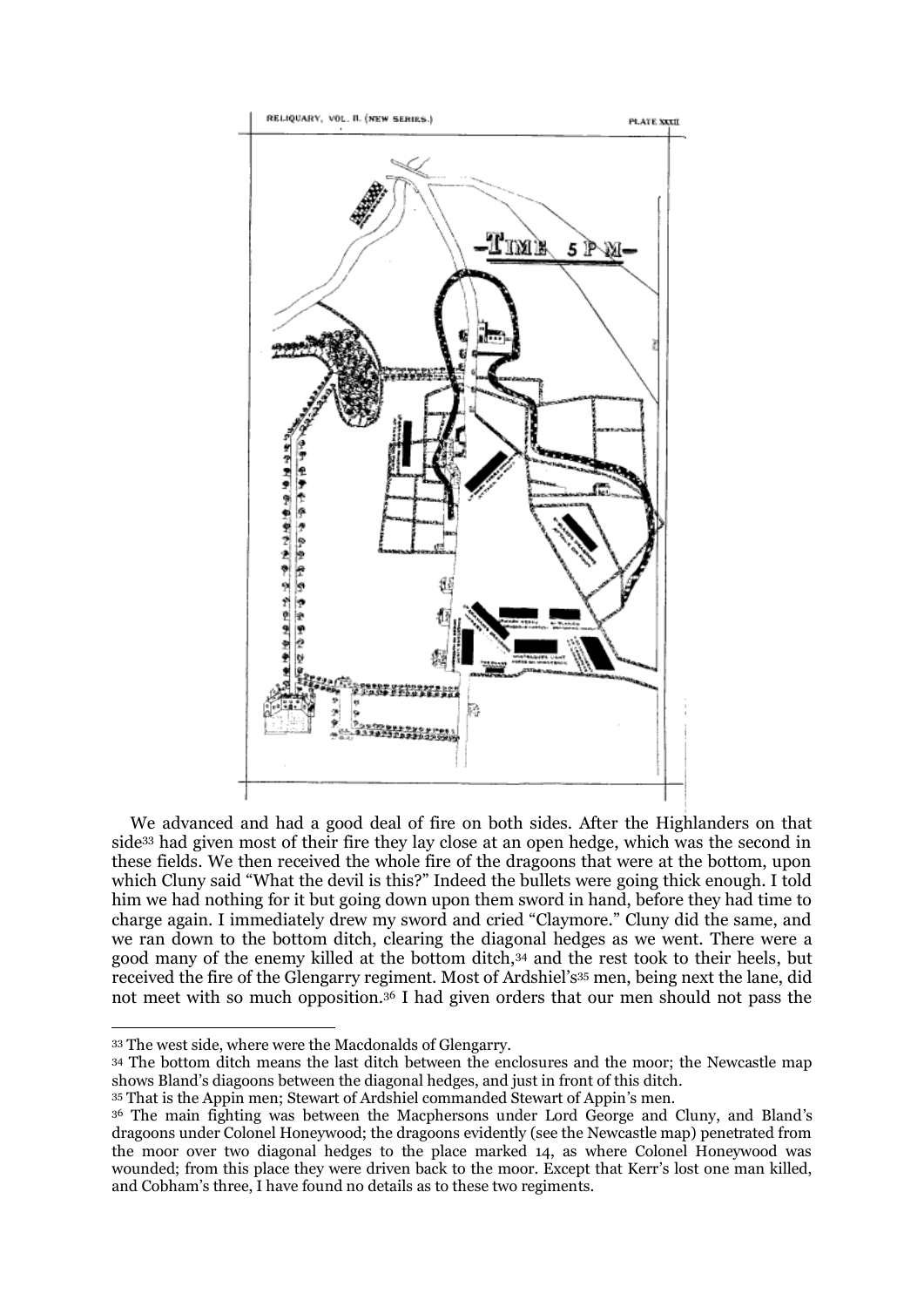bottom ditch to go up the muir, for they would have been exposed to the fire of the Glengarry regiment that could not distinguish them from the enemy. We had now done what we proposed, and, being sure of no more trouble from the enemy, I ordered the retreat; first Roy Stewart, then Appin, Cluny and the Glengarry men; and it was half an hour after the skirmish before we went off.<sup>37</sup> The Atholl brigade had come the length of a bridge, within half a mile of Clifton, hearing of my being in sight of the enemy, and there waited for orders. Had the rest of the army come out, and following the plan that was proposed, they would have been on the flank of the dragoons that were on horseback by the time we attacked the others.

### I will now give the Duke of Cumberland's account of this skirmish, quoting it from Ewald's *Life of Prince Charles.*

After a ten hours' march our cavalry came up with the rebels just beyond Lowther Hall: nay, we heard that their rear was in possession of it, but they left it on our approach, and threw themselves into the village of Clifton, which we immediately attacked with the dismounted dragoons, and though it is the most defensible village I ever saw, yet our men drove them out of it in an hour's time, with a very small loss. Cobham's and Mark Kerr's behaved both extremely well. As it was quite dark before the skirmish was over, we were obliged to remain content with the ground we had gained. What the rebels may have lost I can't tell; we have four officers wounded, none mortally, and about forty men killed and wounded. The regiment which suffered the greatest loss was the King's Own Regiment of Dragoons. By some confusion in the two dismounted squadrons commanded by Colonel Honeywood, they firing at 150 yards distance, and then giving way, the rebels came out with broadswords and wounded several of the officers, and some of the men. When the officers of the King's regiment were wounded, the rebels cried "No quarter, murder them," and they received several wounds after they were knocked down.<sup>38</sup>

These two accounts fit into one another very well; it is clear Bland's dragoons broke—the regimental records say they were ordered to retire a few paces, which the Highlanders took for a retreat and rushed on them Ray gives the following account—

"The action was very sharp and desperate while it lasted, but at last ended in our favour, notwithstanding the rebels, from their situation, had greatly the advantage of us, we being obliged to go over the hedges up to the boot tops in water; not only so, but it being late in the evening, they could see our buff belts and laced hats, when we could not so well discern their blue bonnets and dark colour'd plaids, so that we directed our fire at their fire, which was very hot on both sides. Notwithstanding these disadvantages we pushed them with such intrepidity that in about an hour they quitted the field and village and fled to Penrith."

### For what happened next, I will go again to Thomas Savage. He says:—

<u>.</u>

"And after the heat of firing was over, all seemed still a little space, after which some came and broke in at my court door, calling sharply to open; but we believed it to be the rebels, and would not open, when they began to be sharp, and orders were given to fire—they supposing the house to be full of rebels; but I called and said I would open as fast as I could, and the first words said to me were "Could the Duke lodge here to-night?" to which with pleasure I answered "Yes;" and pleasant agreeable company he was—a man of parts, very friendly and no pride in him."

<sup>37</sup> The skirmish began at 5 p.m.; Savage says the firing lasted half an hour; half an hour more brings the time of the Highland retreat to 6 p.m.

<sup>38</sup> At Thrimby Hill it was impossible, says the Chevalier de Johnstone, to save a prisoner from the fury of the Highlanders, who cut him to pieces in an instant.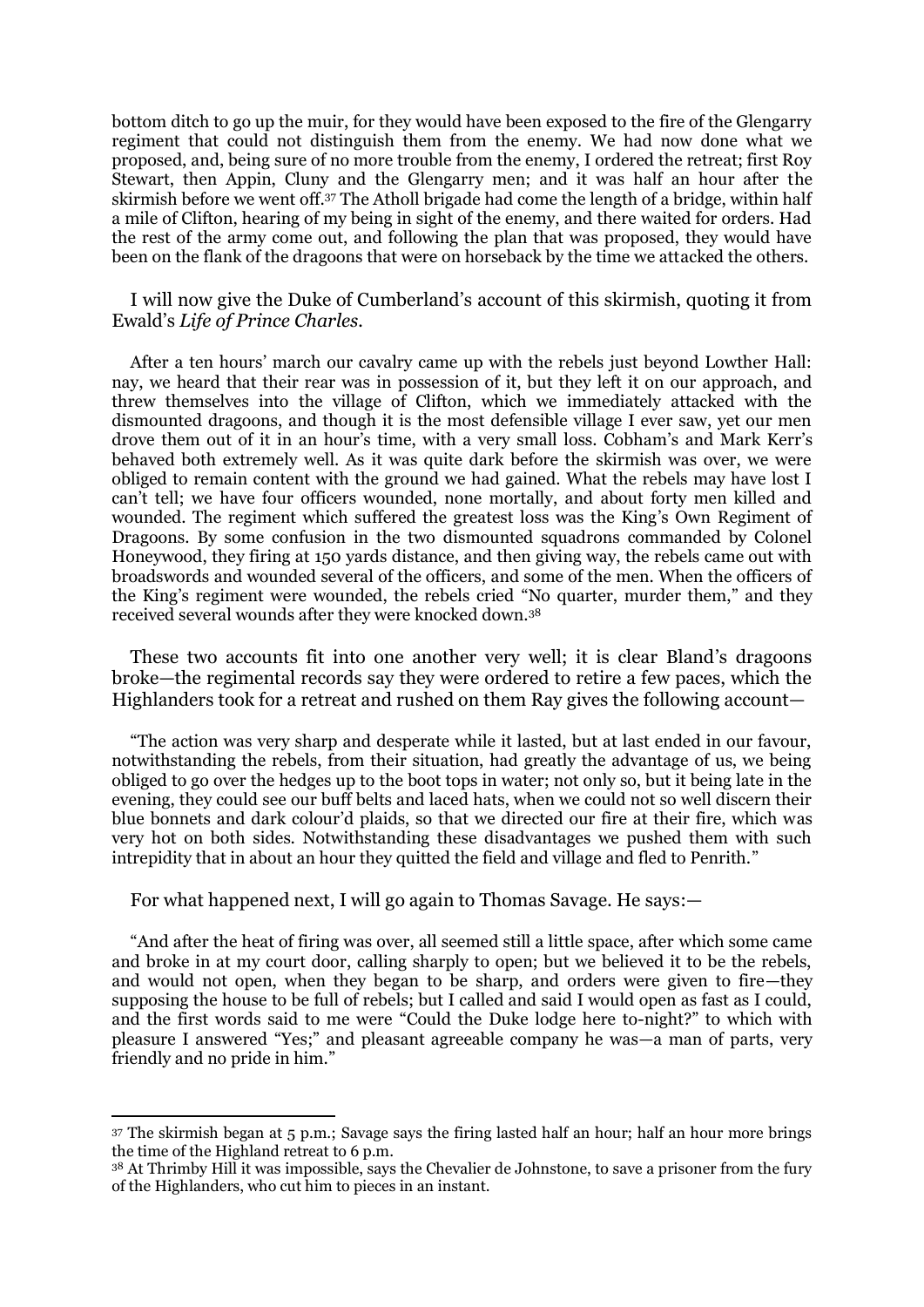Young Mrs. Savage also emerged from the kitchen cupboard, and was saluted by the Duke with: "Madame, we come to protect you, not to do you any harm." One local legend I have picked up concerning Colonel Honeywood, who commanded the dismounted squadrons of Bland's. One of the Highland prisoners was asked about the fight, how his side got on. His reply was: "We gat on (no)<sup>39</sup> vary weel, till the lang man in the muckle boots came ower the dyke, but his fut slipped on a turd, and we gat him down." The "lang man in the muckle boots" was the luckless Colonel Honeywood, who had but recently recovered from wounds received at Dettingen, namely, 23 broadsword cuts and two musket balls, which were never extracted. On this occasion he received three sword cuts about the head; he was removed to Howgill Castle, of which he was the owner, through his mother, the heiress of the Sandfords, of Howgill. He was afterwards M.P. for Appleby from 1754 to 1784, and died in 1785, having attained high rank in the army. He lost his sword at Clifton, which was carried off by Cluny, chief of the Macphersons, as a trophy. According to Mr. Savage and Lord George the fighting must have been over about 5.30, but Mr. Lamb, in a letter printed in *Carlisle in* 1745, says it lasted until 8 o'clock. I imagine that when the Highlanders began to retreat after the skirmish the Duke's light horse followed them up, and that, "popping shots" continued for long to be exchanged between stragglers from both sides. The Newcastle map marks a spot north of Lowther Bridge as the Rebels Last Fire.

One episode of the fight remains to be mentioned, for which the Newcastle map (see plan i.) is the sole authority. The figures 10, thrice repeated, are explained as "The place that Oglethorpe first appeared; the way that he went to engage a partie of rebels at Pillar Hill, who fled." The place is Brougham Common, east of Clifton. Oglethorpe was, as mentioned before, moving up with Ligonier's dragoons from Orton. Nothing is said as to what time he appeared on Brougham Common; of his light horse and chasseurs we heard early in the day, but of Oglethorpe and Ligonier's dragoons we know nothing, except what the map says. If Oglethorpe was on Brougham Common before Lord George retreated from Clifton he should have cut Lord George off from Lowther Bridge and Penrith. We can only suppose he was unable to get up in time.

The Highlanders, after the skirmish at Clifton, went off to Penrith, and marched at once from that place to Carlisle, marching all night; the whole Highland army arrived at Carlisle early next morning in a sorry condition, and straggling over eight miles of road. The Duke and his forces occupied Clifton that night, the main bulk of them standing under arms on the moor.

The number of the killed and wounded on each side has been the subject of much discussion. Captain Hozier says the total number of the English killed or wounded exceeded one hundred men, while the Highlanders lost but twelve. Let us see what the actual witnesses say. Thomas Savage says: "Ten of the King's men were killed and twenty-one wounded, and five rebels." Mr. Lamb rode over the field at eight o'clock next morning, and saw "Seven of our men dead, and there was thirteen wounded. ... I only see four rebels killed." Ray says eleven of the King's men were killed and twenty-

<sup>39</sup> The "no" is a conjectural emendation of mine; it makes the story tally with Cluny's surprised exclamation of "What the devil is this," which looks as if at first things were not going well with Cluny's men; no doubt matters were much improved for Cluny when the commander of the dragoons went down.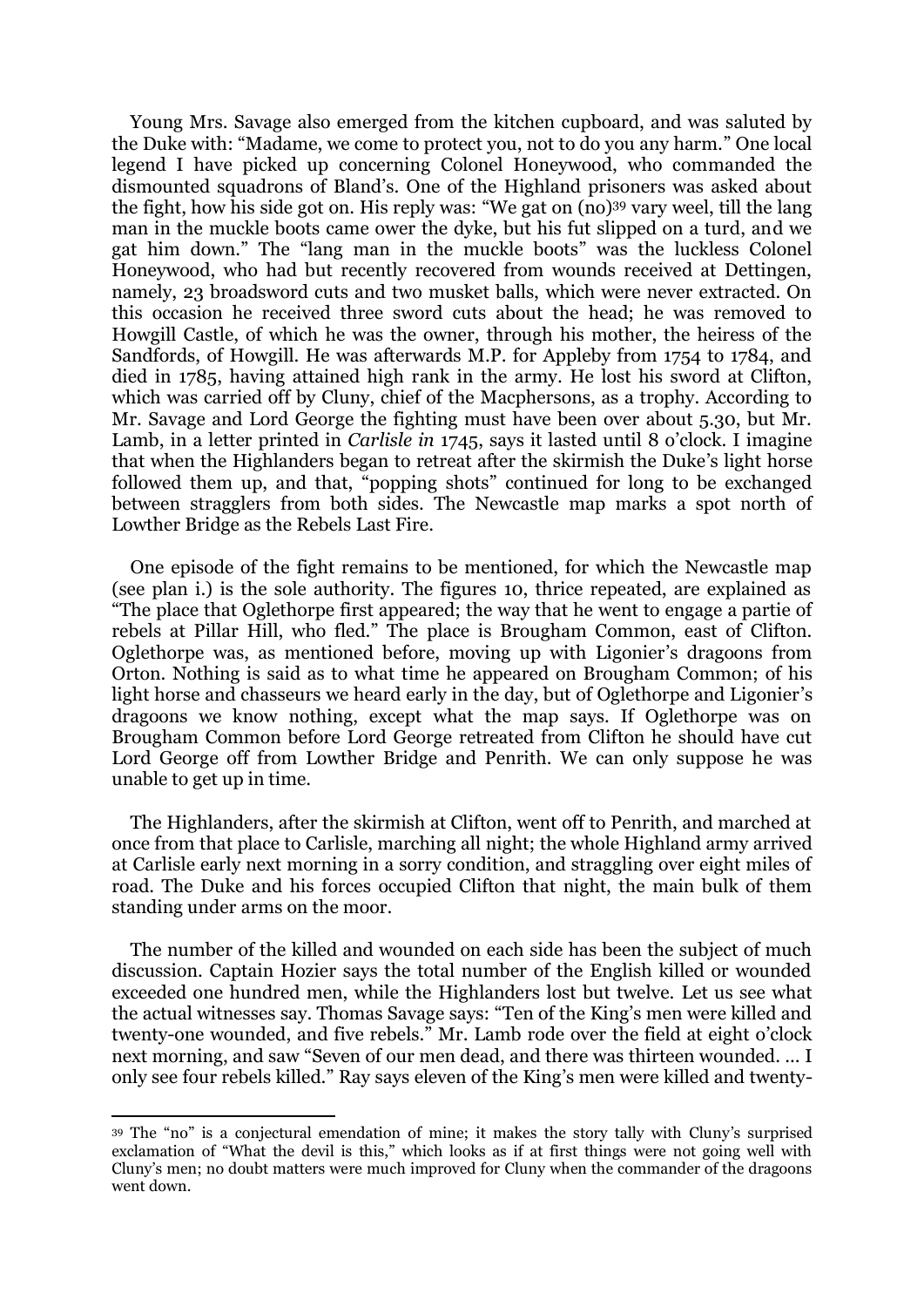nine wounded, and he specifies the killed as seven of Bland's, three of Cobham's, and one of Mark Kerr's. The wounded included Colonel Honeywood, Captain East, and Cornets Owen and Hamilton. The English official account was 40 killed and wounded. The parish register at Clifton agrees exactly with Ray's account, except in giving one man less from Bland's; it agrees exactly with the number of dead given by Savage, viz., ten; but one man of Bland's lingered and was buried on the 8th of January, 1745, O.S. The following are the extracts from the register:—

"The  $19<sup>th</sup>$  of Dec, 1745, Ten Dragoons, to wit, six of Bland's, three of Cobham's, and one of Mark Kerr's Regiment buried, who was killed ye evening before by y<sup>e</sup> Rebells in y<sup>e</sup> skirmish between y<sup>e</sup> Duke of Cumberland's army and them at y<sup>e</sup> end of Clifton Moor next y<sup>e</sup> Town.40

Robert Akins, a private Dragoon of General Bland's Regiment, Buried ye 8<sup>th</sup> Day of Janry., 1745.

Savage and Lamb were eye-witnesses, so was Ray, but he had the opportunity before he wrote his book of correcting his information by the official returns. The regimental records of the three regiments engaged make the killed twelve; the discrepancy of one man may be accounted for by a desertion, or a wounded man dying subsequently at Carlisle.<sup>41</sup>

Against these statements must be put one by the Chevalier de Johnstone, that "whole platoons of forty and fifty men might be seen falling all at once under the swords of the Highlanders. He also says some puts the English loss as high as 600, *i.e.*, at more than the number at which Lord George estimated the whole number of men dismounted for the attack. The Chevalier was not an eye-witness, for he marched on to Penrith with the artillery, and what he says are "mere camp shaves," and may be paired off with the statements of the "eye-witness" cited in Hodgson's Westmoreland, who says he saw scores of Highlanders fall, and "I am sure they never rose again while I kept my station." All accounts agree that only five of the Highlanders were found dead on the field. Canon Machell has supplied me with the following interesting note by Mr. Hill, from the Hill Collections for a history of Westmoreland:—

 $27<sup>th</sup>$  Oct. 1847. Being in company with Mr. William Brougham<sup>42</sup> in Clifton church this day, when he was speaking of levelling the earth immediately about the church and removing it to another part of the burial ground, I mentioned the foregoing extract,<sup>43</sup> and expressed my surprise that no parochial record appeared relative to the interment of the devoted Highlanders who were known to have fallen in the skirmish, when Mr. Brougham stated they had all been buried in a field now belonging to him, near the upper end of the village, where their place of sepulchre had, many years ago, been pointed out to him by old Rachel [Quere Rachel Younger, of Penrith, buried at Clifton, 14th July, 1823, aged 89], who died some 30

<sup>40</sup> I have been told that before the English dragoons were buried, "the clerk's wife stripped their holland shirts from them, and that woman never did a day's good after."

<sup>41</sup> Bland's dragoons buried several men at Carlisle, but not necessarily wounded men; so did the following foot regiments—Guise's, Herbert's, Pultney's, Bocland's, Perry's, Richbell's, Lord Bury's, General Wolf's, the Old Buffs, the Welsh Fusiliers,  $y^e$  Royal Irish, the  $7<sup>th</sup>$ ,  $56<sup>th</sup>$ ,  $12<sup>th</sup>$ , and the train of artillery; about a man daily for six months after the Duke of Cumberland retook Carlisle; there was an equal mortality among the prisoners taken and kept at Carlisle. *Transactions Cumb'd and West'd Antiq. Society.* Vol. II., p. 350.

<sup>42</sup> The late (second) Lord Brougham.

<sup>43</sup> The entry in the register about the dragoons.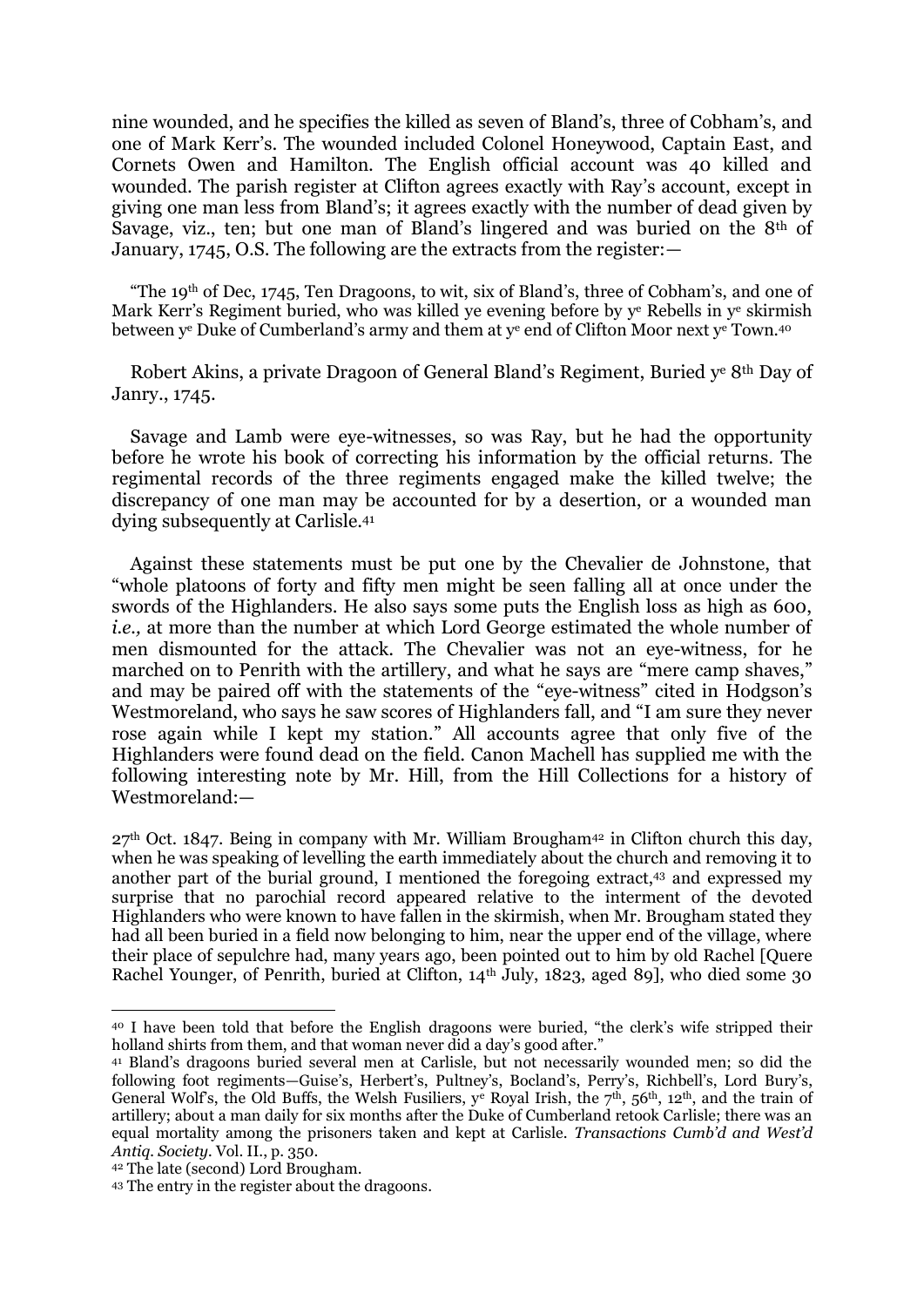years ago, in about her 90th year, and who told him she had seen them all laid side by side in one grave, under a hedge; it was several years since he had been upon the ground, but he thought he could still find the place.

They were buried by "The Rebel Tree." The legend that 30 or 40 dead Highlanders were thrown into Clifton Mill Dam is very doubtful, in fact I take it that in the dark both parties fired high and wide; there is proof of this in the fact that Thomas Savage's cattle were in the thick of the fray, and were unhurt. The Chevalier de Johnstone says the total loss of the Highlanders at Clifton was only twelve, and their total loss in England, including these twelve, only forty. But letters printed in *Carlisle in* 1745 and written by Messrs. Hutchinson, Lamb, and Nicolson<sup>44</sup> state that from 40 to 70 Highland prisoners were taken after the Skirmish at Clifton. This is corroborated by an inscription on the gilt chandeliers in Penrith parish church:—

These chandeliers were purchased with the fifty guineas given by the most noble William, Duke of Portland, to his tenants of the honor of Penrith, who, under his Grace's encouragement, associated in defence of the government, and town of Penrith, against the rebels in 1745. The rebels after their retreat from Darby, were put to flight from Clifton and Penrith, by His Royal Highness, William, Duke of Cumberland, after a short skirmish nigh Clifton moor, which began at four in the afternoon, on Wednesday, the 18th December, 1745.

Rebel prisoners taken by the tenants of Penrith and the neighbours, were upwards of 80.

The question has been much mooted as to which army was victorious in this, the last engagement ever fought on English ground. Both commanders claimed a victory. Most writers put it down as a defeat for the English, which checked their pursuit of the Highlanders, and Ewald, in his life of Prince Charles, accuses (very groundlessly it seems to me) the Duke of Cumberland of a want of veracity in his account of the action. But the very account cited by Ewald as proof of the Duke's want of veracity agrees most singularly with the real facts of the action as detailed by the witnesses I have called. The Duke says:—

After a ten hours' march<sup>45</sup> our cavalry came up with rebels just beyond Lowther Hall—nay, we even heard that their rear was in possession of it, but they left it on our approach, and threw themselves into the valley of Clifton, which we immediately attacked with the dismounted dragoons, and though it is the most defensible village I ever saw, yet our men drove them out of it in about an hour's time, with a very small loss.

This agrees exactly with what Savage and Lord George say: The firing lasted halfan-hour, and half-an-hour after it ceased Lord George retired. The Duke continues:—

"Cobham's and Mark Kerr's behaved both extremely well. As it was quite dark before the skirmish was over, we were obliged to remain contented with the ground we had gained."

I shall have something to say on this presently.

"What the rebels may have lost I can't tell; we have four officers wounded, none mortally, and about forty men killed and wounded."

<sup>44</sup> pp. 136, 137, 138.

<sup>45</sup> Twenty miles of difficult country and bad roads.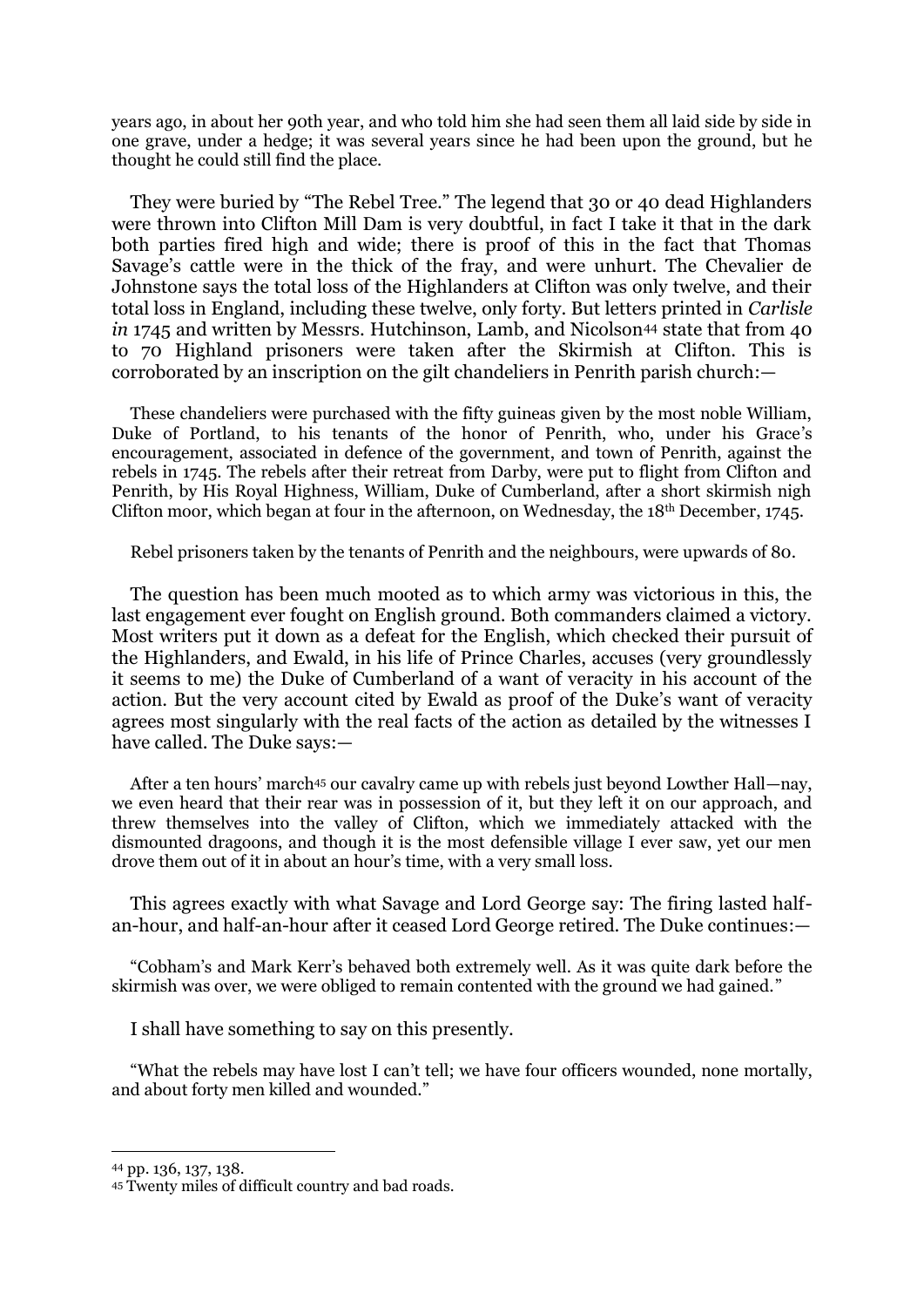All this is strictly correct and true. He then goes on to say that the King's Own Regiment (Bland's) suffered severely, got into confusion and gave way; he does not conceal it. He further says that—

"The little affair at Clifton, though but trifling, has increased the terror and panic which has daily been coming on among the rebels."

Mr. Ewald cites this with the remark "H.R.H. coolly says." H.R.H.'s remark was, however, quite justifiable. The way in which the Scotch hussars were Sunday-chased all round Westmoreland by a few rustics justifies it. Of the conduct of the same hussars at Clifton Lord George says:—

"Our hussars, upon seeing the enemy, went to Penrith. One of their officers, Mr. Hamilton, with two or three of his men, had dismounted, being ashamed of the going off of the others."

That is "terror and panic" enough, bolting and leaving their officer. The whole Highland army was, after Clifton, in a very disorganised condition. What does Lord George himself say of it?—

"It was lucky I made the stand at Clifton, for otherwise the enemy would have been at our heels, and come straight to Penrith; where, after refreshing two or three hours, they might have come up with us before we got to Carlisle. I am persuaded that night and next morning when the van entered Carlisle there was above eight miles from van to our rear, and mostly an open country full of commons."

I will not say Lord George Murray was under the influence of "terror and panic," but clearly he was in a very anxious frame of mind.

But why did not the Duke pursue the Highlanders in their hurried retreat? He says:—

"He dared not follow them because it was so dark, and the country between Clifton and Penrith so extremely covered*;* besides his troops, both horse and men, were so fatigued with their forced marches."

Mr. Ewald calls this an excuse; it seems a very reasonable one. His troops had marched that day 24 miles in 10 hours; it was dark; after 6 p.m. on the 18<sup>th</sup> of December; the country between Clifton and Penrith such as could be most easily defended; two rapid and broad rivers, Lowther and Eamont, crossed by narrow bridges, are situate between these places; the road was a narrow lane between high walls. Lord George indeed says he could not have hindered the Duke from following him into Penrith, and that he could not have lined the walls. Lord George is quite right—with the Duke at his heels he would have had no time to loophole and line the walls, and form ambushes, but the Highlanders, who remained in Penrith and never appeared on Clifton moor, might easily have loopholed and lined every wall, defended Lowther and Eamont bridges, and turned every house (and there are some very suitable ones) into forts. No prudent commander would by night venture into such country unless he were first aware of the sort of opposition he would meet with.

Mr. Ewald indulges in the following sneer at the Duke, for which I think there is not the slighest foundation.